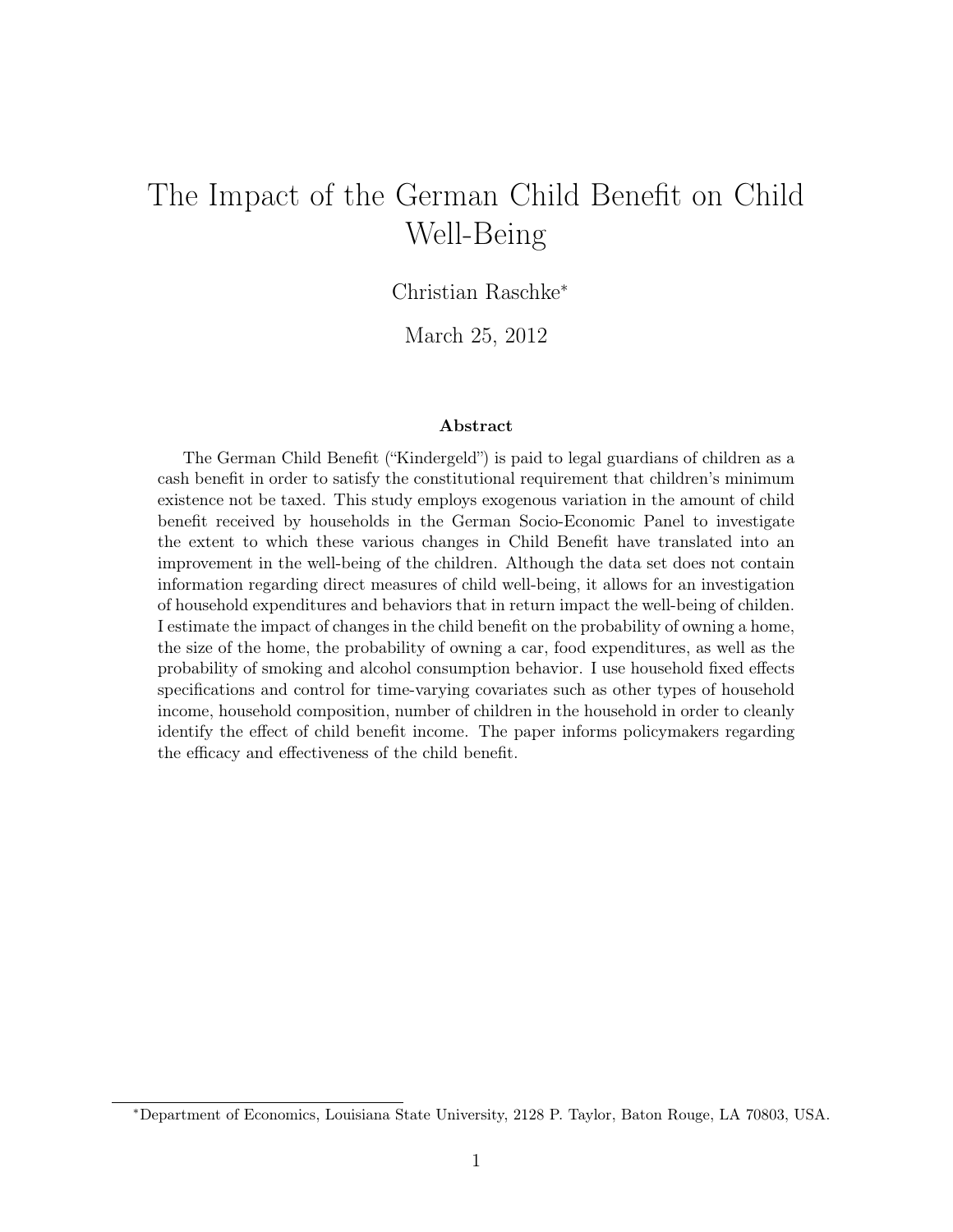## 1 Introduction

The parents of children in Germany receive a monthly child benefit ("Kindergeld") for every child. This benefit is not means tested and all German and EU citizens living in Germany qualify for it.<sup>1</sup> The Child Benefit is at the core of all family support policies in Germany and the Federal Constitutional Court has confirmed that it is intended to ensure that children's needs in terms of nutrition, housing, clothing, personal hygiene, and heating are met (Bundesverfassungsgericht, 1998). Since the benefit is not provided in-kind but rather as a cash transfer to the parents, how much of the additional income is actually used to improve the welfare of children remains an open empirical question.

While there exists some literature investigating the impact of child benefit systems in different European countries and Canada, this study is the first to investigate the impact of child benefit income on various dimensions of household expenditures and parental behavior in Germany. More importantly, this paper contributes to the literature by cleanly identifying the effect of the child benefit: I use a panel data set of households and exploit exogenous intra-household variation in the amount of the benefit to isolate its effect on the outcomes of interest. Using within-household variation of child benefit income in a panel of households and controlling for various timevarying household characteristics overcomes the identification problem of separating the effect of a child benefit from the effects of differences in the number of children, ages of children, and other confounding factors noted in the previous literature (Edmonds, 2002).

Standard economic theory of consumer choice predicts that the source of any additional household income is irrelevant in determining how that additional income is spent (Becker, 1981). Families maximize a joint utility function and a cash transfer shifts out the family budget constraint. The change in expenditures resulting from the shift in the budget con-

<sup>1</sup>Parents who are German citizens but live abroad may be eligible if they earn income that is fully taxable in Germany. Non-EU citizens may be eligible for child benefit depending on their immigration status. The details of the eligibility rules can be found in §62 Einkommensteuergesetz (EStG) and §1 Bundeskindergeldgesetz (BKGG).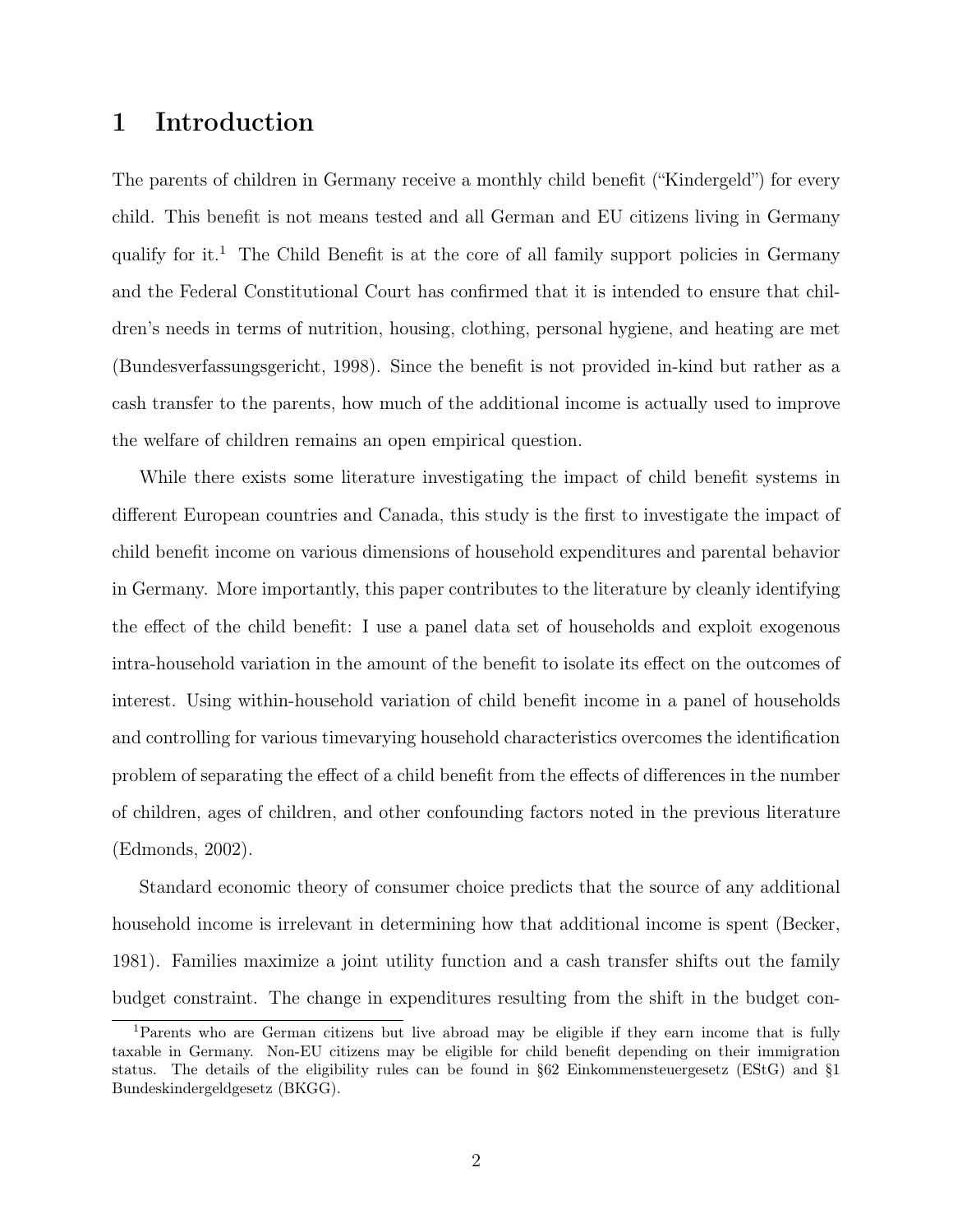straint does not depend on the source of the additional income and increases in the child benefit will result in the same Engel curves as would increases in other types of household income. There are many reasons why this prediction may not hold (see for example Browning et al., 1994; Lundberg and Pollack, 1993; Schady and Rosero, 2008) and studies investigating child benefits in different countries, have confirmed that investigating households' responses to changes in the child benefit is a worthwhile exercise.

For example, Kooreman (2000) used repeated cross sections of Dutch consumer expenditure surveys to investigate the effect of the Dutch child benefit system on parents' spending behavior. He found that the effect of an increase in child benefit income on child clothing expenditures is larger than the effect of an increase in income from other sources on child clothing expenditures for households with only one child. Kooreman suggested that this may be caused by a labeling effect, where parents keep "mental accounts" as suggested in Thaler (1990). However, this labeling effect vanished in households with more than one child: larger families did not distinguish between child benefit income and income from other sources. In a related study, Edmonds (2002) used cross-sectional household data of the Slovenian child benefit program from 1993 to investigate the impact of the child benefit on household expenditures for food, tobacco, alcohol, and clothing. He was unable to find a statistically significant impact of child benefit payments on any of the above household expenditures.

Most recently, Blow et al. (2012) examined the United Kingdom's Child Benefit program and found that up to half of a marginal dollar of an increases in the UK child benefit is spent on alcohol. Blow et al. (2012) studied the time period of 1980-2000 and relied on variation in the real child benefit due to the fact that the government imperfectly accounted for inflation when adjusting the nominal child benefit, and that the amount of child benefit received for the first child increased considerably on two occasions due to a policy change. Changes in the UK's Child Benefit policies have also been used by Lundberg et al. (1997) to show that expenditure patterns are different when the child benefit is paid to the mother, compared to when it is paid to the father. They show that expenditures on women's and child clothing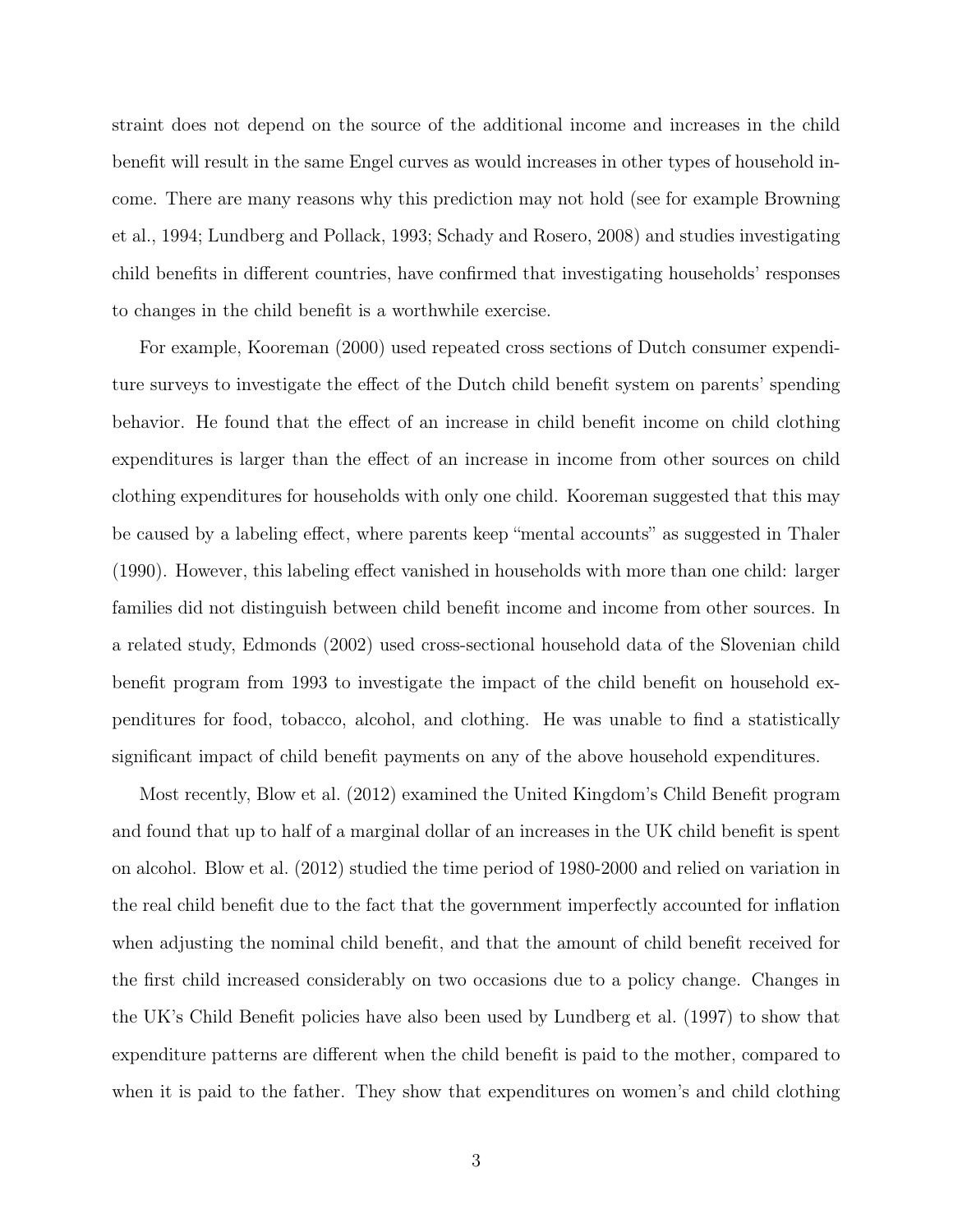increased when a reform of the UK's system transferred the payout of the benefit from the head of household to the mother.

Given these sharply different results, this paper adds to the evidence on the effects of child benefit income. Using a data from the German Socio-Economic Panel from 1996 to 2009, I find that the probability of home ownership increases in the child benefit, as does the probability that the family has access to a garden. For those households who rent their home, the size of the residence increases. These effects are statistically significant, but their magnitude is small. There is no significant impact of child benefit on housing variable for those who already own their home. Moreover, I find that for higher income households the probability of owning a car increases in the child benefit. Again the effect is statistically significant but small. The largest significant effect of child benefit income is on food expenditures and in this case the effect is larger for low income families compared to higher income families. The increase in the child benefit over the sample period used in this paper has increased per capita food expenditures by about  $\epsilon$ 15.19 per month for low income households, and by about  $\epsilon$ 8.96 for higher income households.

At the individual level I find that an increase in child benefit increases the probability of smoking of the parent, but that there is no significant effect on drinking behavior. Finally, I find that increases in the child benefit negatively affect the labor supply of men: Men work about 25 minutes less per week in response to the increase in child benefit that took place between 1996 and 2009.

## 2 Background of the Child Benefit Program in Germany

The basic idea of the child benefit is as follows:<sup>2</sup> The living wage of an individual or couple is not subject to income tax and only income that exceeds that living wage ("Grundfreibetrag")

<sup>&</sup>lt;sup>2</sup>In this section I describe the current child benefit system (1996-present). See Ruhl (1994) for an interesting historical perspective on different approaches to family policy in Germany starting with the early 1900s.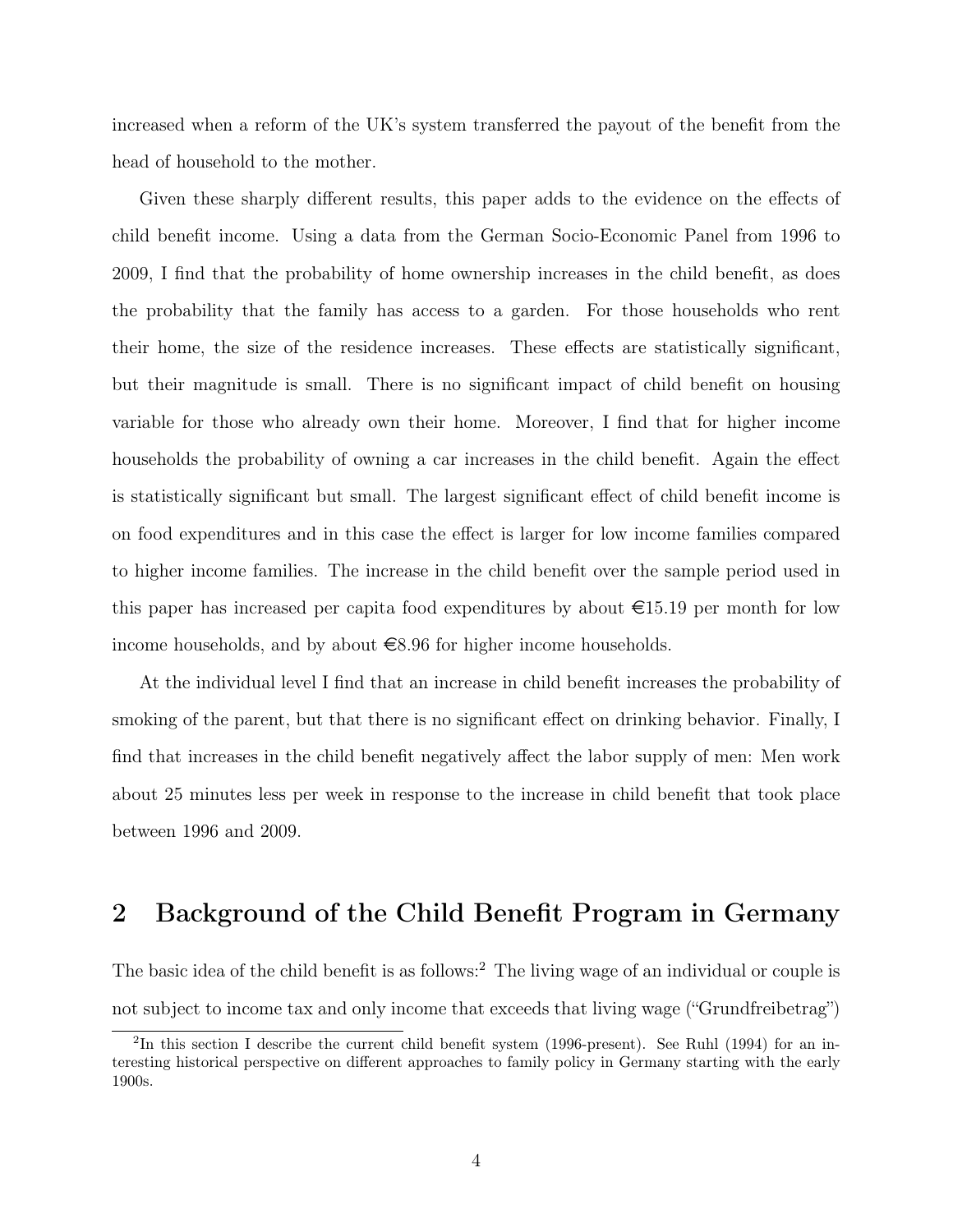is taxable.<sup>3</sup> Households with children are eligible for an additional tax deduction for each child ("Kinderfreibetrag"), but this additional deduction is not considered when calculating tax withholdings. Instead, families with children receive a monthly child benefit in cash. The cash benefit is strictly a function of the number of children; household income or other considerations are irrelevant.<sup>4</sup> This means that a household with two children pays the same amount of income tax as a childless but otherwise identical household with identical income, yet the household with children receives the cash child benefit while the childless household does not.

At the end of the year, the Tax Office calculates the total yearly amount of cash child benefit received by the household, and it also calculates the potential tax savings if the child deduction would have been taken instead. For most households the total yearly cash child benefit they received throughout the year exceeds the tax savings that would have resulted from claiming the child deduction. In this case the household keeps the excess amount as a transfer payment ("Förderanteil"). For households with very high income, the tax savings from taking the child deduction exceeds the total yearly child benefit. In this case, the houshold claims the deduction and pays back any child benefit received.<sup>5</sup> The Tax Office determines ex officio whether the child benefit or the child deduction results in larger savings for the household and therefore this choice is not subject to errors or by the filing household.

Due to changes in the tax schedule and changes in the amount of the allowed decuction, the taxable household income threshold beyond which taking the tax deduction provides a larger benefit than taking the cash payment varies slightly over time. In 2009, there were

<sup>3</sup>This is equivalent to a "personal exemption" in the U.S. income tax system.

<sup>&</sup>lt;sup>4</sup>All children are generally eligible until they turn 18 years old. Thereafter, the parents may still receive child benefit for the child until the child turns 25 if certain conditions regarding employment status and earnings of the child are met. For instance, a family may continue to receive child benefit for a child older than 18 years if the child still attends school or university. The precise conditions to be able to receive the benefit beyond the 18th birthday of the child changed over time and are not be considered in this paper.

<sup>&</sup>lt;sup>5</sup>The current system of receiving a large cash benefit, or a tax deduction has been in place since 1996. Prior to 1996, households received both a tax credit and a (much smaller) cash benefit payment. Due to this change in policy, I restrict my attention to 1996 and beyond. Indeed, previous studies have used changes in the child benefit law as an exogenous source of income variation. For example, Tamm (2008) used the 1996 change in the law as a "natural experiment" that increased income for households with children. He used this natural experiment to determine that income is not causally related to school choice in Germany.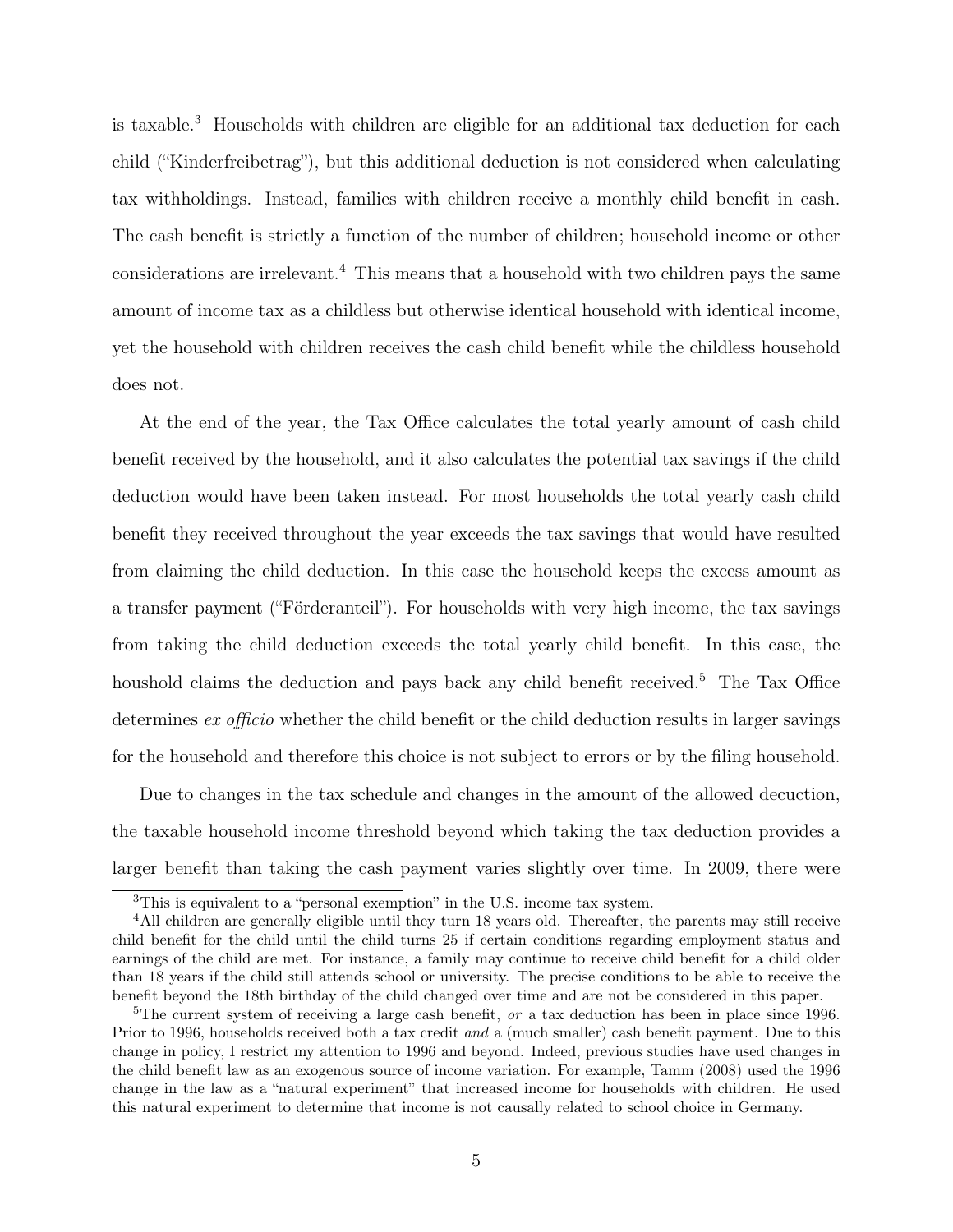17.7 million children eligible for child benefit in Germany. Only 11.8% of those children lived in households with sufficiently high household income to be considered for the tax deduction instead of the cash benefit. In monetary terms, direct state expenditures due to the child benefit and the child deduction were  $\epsilon$ 38.5 billion in 2009 (about 1.6% of GNI),  $\epsilon$ 36.9 billion of which were for the cash benefit and the remaining 1.7 billion for the tax deduction (Bundesministerium der Finanzen, 2010).

Taxable income is not directly observed in the data and is difficult to accurately impute. Therefore, I use only the cash amount of child benefit that is paid out to everyone throughout the year. Ignoring the possibility of a larger benefit when filing their tax return for households with higher income means that the amount of child benefit can be considered a lower bound. Given that –as outlined in the previous paragraph– the majority of households receive the cash benefit, I do not expect that using the lower bound of benefit received will have an impact on the results presented below. However, I do estimate separate specifications for those households that are considered to be at-risk for poverty because the child benefit is a larger share of their overall household income.

Contrary to the UK's benefit studied in Blow et al. (2012), where during the considered time frame the primary real variation between years came from imperfect inflationadjustment of the nominal benefit amount, changes in the German child benefit amounts are considerably larger and the increases in the amount have exceeded the devaluation due to inflation.

### 3 Empirical Strategy and Data

I estimate a number of household level equations explaining choices regarding housing, the probability of having a car in the household, and per person food expenditures. These outcomes do not capture expenditures that are directly assignable to children, but since the child benefit is intended to support – among other things– housing and nutrition of children,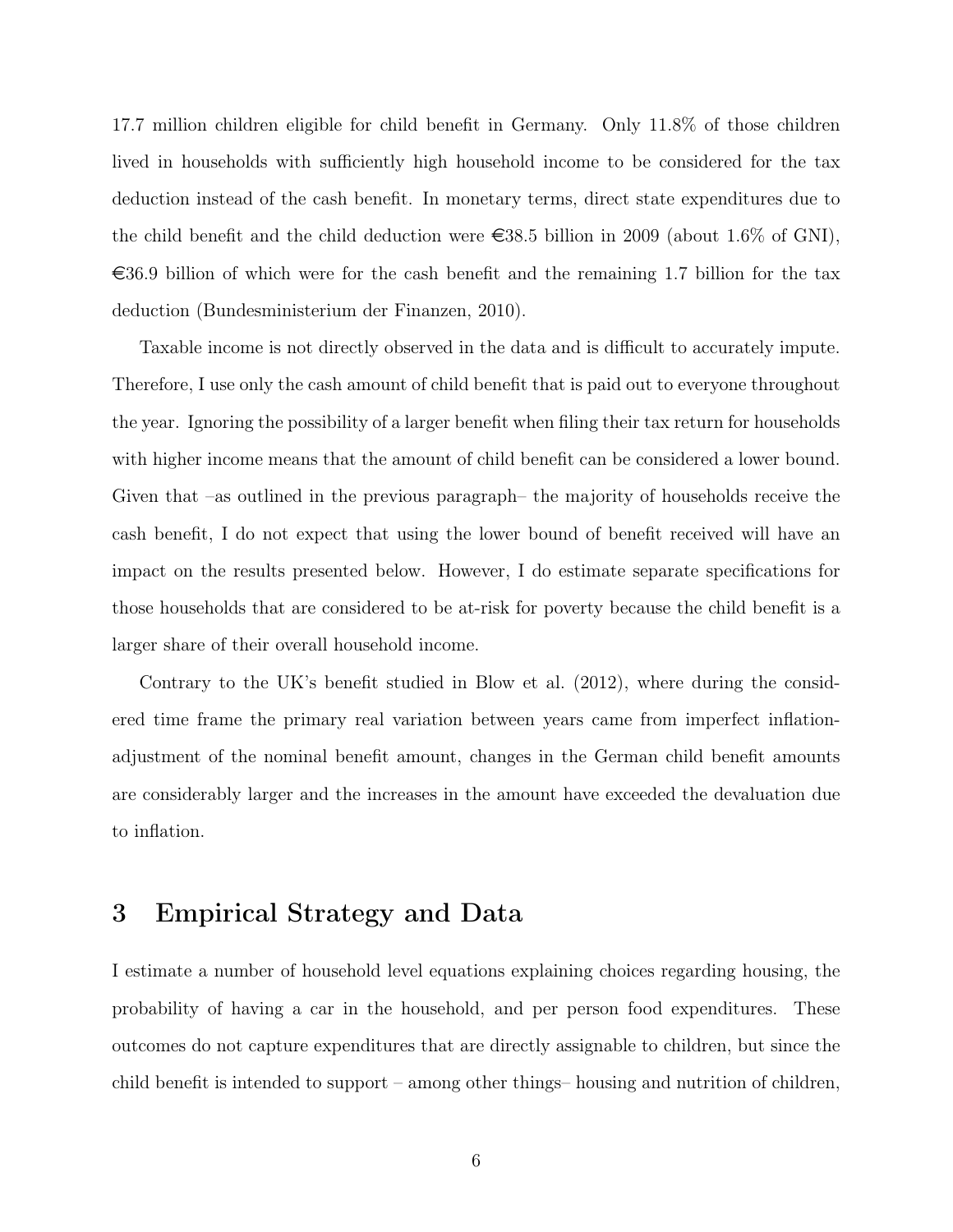the results will allow an important insight into whether the child benefit is spent according to the intentions of the policy maker. Moreover, I estimate several individual level equations to investigate the impact of child benefit on the probability of smoking, drinking, and the impact on labor supply of the father.<sup>6</sup>

For the household level specifications, I assume that the outcome of interest,  $k$ , of household  $i$  during time  $t$  is described by the reduced form equation

$$
Outcome_{jtk} = f_k(Y_{jt}; \mathbf{Z}_{jt})
$$
\n<sup>(1)</sup>

where  $Y_{jt}$  is the real net monthly household income of household j during year t and  $\mathbf{Z}_{jt}$ contains other exogenous time-varying characteristics of the household. If real monthly net household income,  $Y_{jt}$  consists of the child benefit,  $y_{jt}$ , and income from other sources,  $x_{jt}$ , then

$$
Outcome_{jtk} = f_k(y_{jt}, x_{jt}; \mathbf{Z}_{jt})
$$
\n<sup>(2)</sup>

Following Kooreman (2000), Edmonds (2002), and Blow et al. (2012) I assume that  $f_k(\cdot)$  is linear, and that  $y_{jt}$  and  $x_{jt}$  are additively separable.

The empirical specification takes the following fixed-effects form:

$$
Outcome_{jtk} = \alpha_k y_{jt} + \beta_k x_{jt} + \mathbf{Z}_{jt}\gamma_k + \mu_{jk} + \nu_{sk} + \tau_{stk} + \varepsilon_{jtk}
$$
\n
$$
\tag{3}
$$

where  $\mathbf{Z}_{it}$  contains the number of children in the household and any other family attributes. Since the child benefit is a strict function of the number of children, controlling for the number of children in the household is essential to isolate the effect of the child benefit from any other effect of the number of children in the household.  $\mu_j$  is a vector of household fixed effects so that the effect of child benefit can be identified from variation in the child benefit

<sup>&</sup>lt;sup>6</sup>I do not consider labor supply of the mother because of generous paid maternity leave regulations as well as laws that prohibit mothers of newborn children to be employed under any circumstance ("Mutterschutz"). These factors complicate labor supply decisions of the mother and make it very difficult to identify the effect of child benefit income.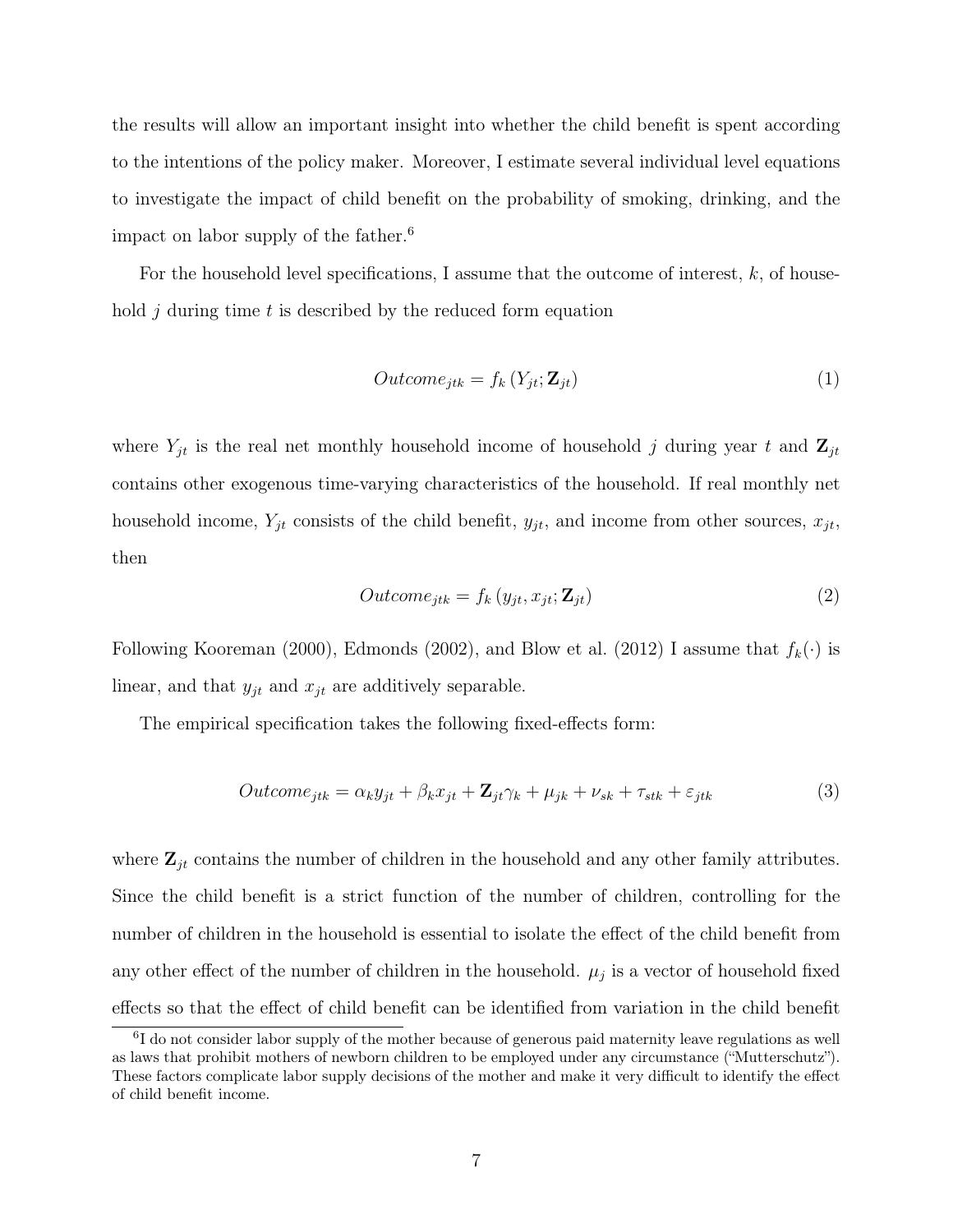within the households over time.  $\nu_s$  is a set of indicators for the state of residence of the household to account for systematic differences in behavior accross regional areas, and  $\tau_{st}$ represents the set of region specific time trends to capture systematic variation over time in each region.  $\varepsilon_{jtk}$  is an idiosyncratic error term.

When the outcome of interest is observed at the individual level instead of the household level, equation (3) becomes

$$
Outcome_{itk} = \alpha_k y_{jt} + \beta_k x_{jt} + \mathbf{Z}_{ijt}\gamma_k + \mu_{ik} + \nu_{sk} + \tau_{stk} + \varepsilon_{itk}
$$
\n
$$
\tag{4}
$$

where the subscript  $i$  denotes the individual. Note that in this individual-level fixed effects specification the income variables  $x_{jt}$  and  $y_{jt}$  are still observed at the household level, and  $\mathbf{Z}_{ijt}$  now also contains time-varying exogenous characteristics of the individual in addition to the household level characteristics used in the specification of equation (3).

I use data from the German Socio-Economic Panel (SOEP) to estimate specifications according to equation (3) and (4). The SOEP is a longitudinal data set that has been collecting data since 1984, with multiple refreshment samples (in 1993, 1998, 2000, and 2006) to counter sample attrition.<sup>7</sup> Among many other detailed household characteristics and individual characteristics of each household member, the data also contain information regarding the amount of child benefit received, as well as the number of children in the household (see Wagner et al., 2007).<sup>8</sup>

In 1996 there was a change in the way that the child benefit is administered. Prior to 1996, households received both a tax credit and a small cash benefit. From 1996 onward, the child benefit system has been administered according to the description in Section 2. To avoid complications due to the different child benefit policies before 1996, I restrict my

<sup>&</sup>lt;sup>7</sup>In addition, in 2002 there was a separate sample taken that targeted high income households. Due to the fact that the tax savings due to a tax credit may be larger than the sum of the monthly cash child benefit payments for this group, I exclude the 2002 high income sample from my estimations. My results are not sensitive to omitting or including this sample in the estimations.

<sup>&</sup>lt;sup>8</sup>I use the official monthly amounts of child benefit for which households are eligible to correct for measurement error in the reported child benefit variable. Respondents are much less likely to committ an error when counting their children compared to remembering the precise amount of child benefit they receive.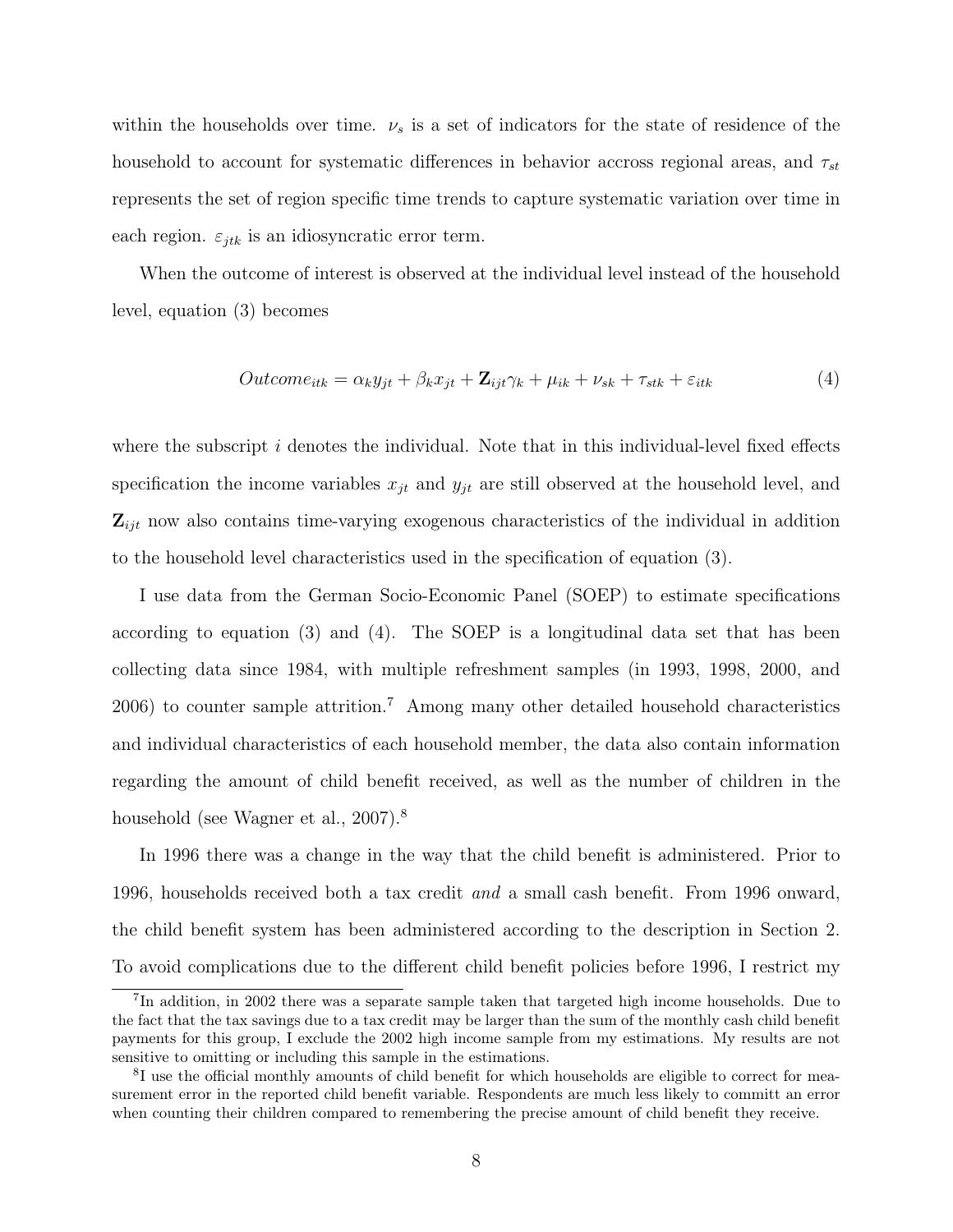attention to the years 1996-2009. After further restricting the sample to include only those households with children, this leaves me with 45,359 household-year observations.

Figure 1 shows that that there is variation in the real amount of child benefit received over time, conditional on the number of children. For an example, a family with two children would receive  $\epsilon$  231.03 per month in 1996. By 2009, the amount of the child benefit increased by about 33% to  $\epsilon$ 306.54 per month for exactly the same two children. Note that these values are in real 2005 Euros. Note also, that in real terms child benefit is not strictly increasing over time. The amount of real child benefit was actually highest in 2002.

It is important to emphasize that (conditional on the number of children) the change in child benefit is exogenous and does not depend on any other family characteristics. Issues regarding the take-up of social assistance may be a concern if, for instance, a welfare stigma discourages households to apply for support for which they may be eligible (Moffitt, 1983). In the context of the German child benefit these issues are not a concern. Due to the universal eligibility of children the child benefit is not considered a social assistance in the same sense that welfare programs are considered social assistance, and it is not associated with welfare stigma (Frick and Groh-Samberg, 2007).

The first outcome of interest is related to housing. In particular, I estimate the impact of the child benefit on the probability that the household owns or rents their residence, as well as on the size of the residence. Questions about the residence of the household are asked in every wave of the survey so that changes in the housing conditions of households can be tracked very precisely. There are two margins along which the child benefit may impact the consumption of housing services. First, a household may choose to either rent or own a home. Second, a household may "move up" to a larger or otherwise improved home. For those households that currently rent their home, an increase in income could result in changes along either margin. The household may decide to pursue home ownership, or they may choose to rent a larger residence. On the other hand, home owners are very unlikely to go back to renting a home due to changes in child benefit income. Moreover, since selling a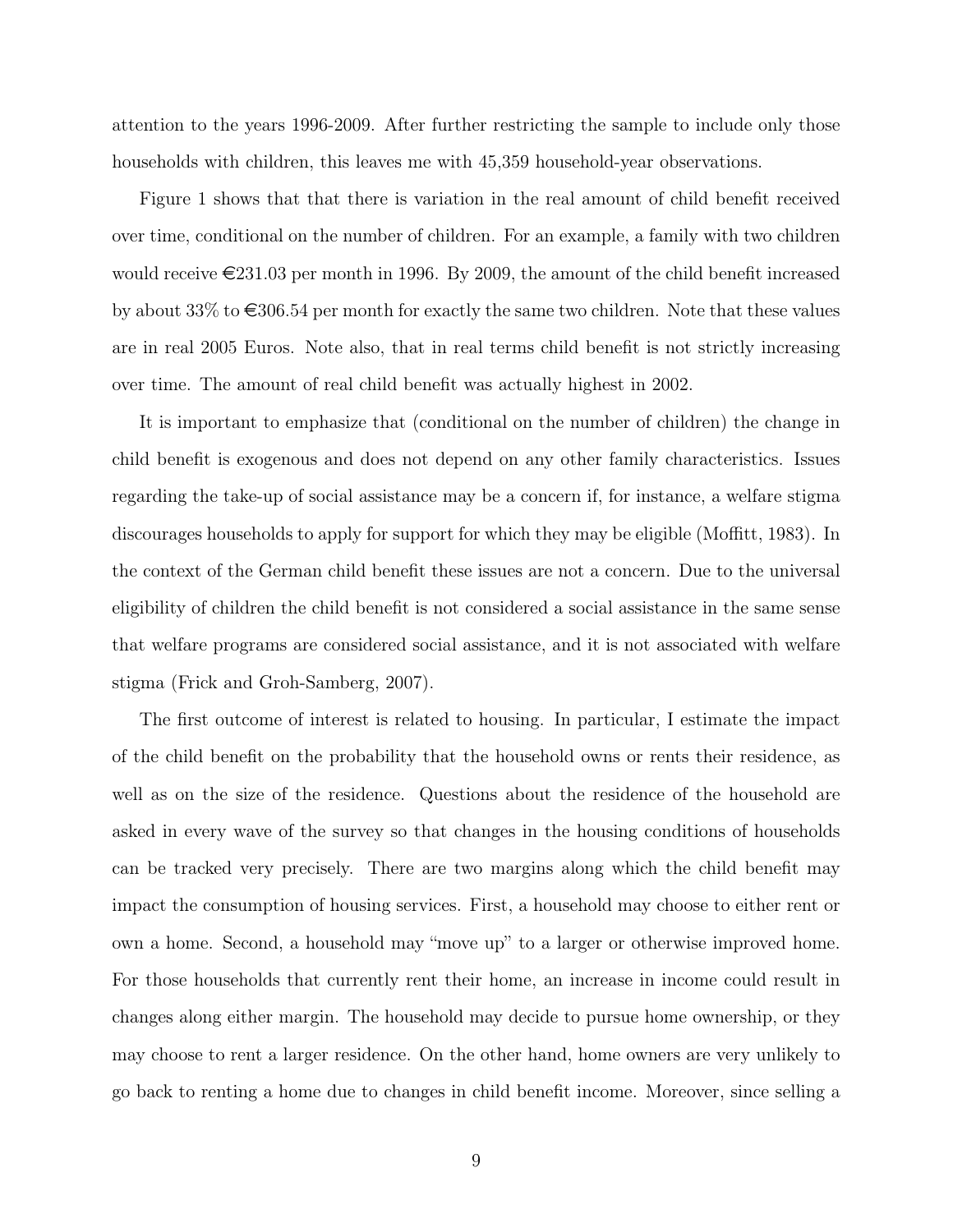home is more costly and time consuming than terminating a lease, it is also less likely that home owners will purchase a larger home due to the change in child benefit income. Since there may be systematic differences in how renters react to increased income compared to owners, I estimate separate regressions for renters and owners.

Investigating whether a change in the child benefit impacts the probability of owning a car allows an insight into whether child benefit income is also used to purchase large ticket items. While a car is not a commodity that is assignable to the child directly, there are certainly benefits to the child from having a car available in the household. Questions regarding whether a car is available in the household are asked in 1996 and in every year between 2000 and 2008. Data on total expenditures on food are available for the years 1998, 2000, 2001, 2003, 2005, and 2007. Using information of the number of household member, I construct a measure of per person household expenditures on food.

At the individual level, I investigate whether the child benefit has any impact on the probability of being a smoker by using questions regarding tobacco consumption asked during 1999, 2001, 2002, 2004, 2006, and 2008. It is certainly not in the interest of the policy maker to support parents' smoking habit. This is especially true because the health effects of second hand smoke may have a direct negative impact on the child's wellbeing. In addition to smoking, I explore the relationship between child benefit and the consumption of alcohol.

The child benefit is a much larger share of total household income for low income households and since the family-support component ("Förderanteil") of the benefit is particularly high for those families, I estimate some specifications separately for low and high income households. In the European Union, a household is considered to be living in relative poverty if household income is below 60% of the national median of comparable households, after social transfers. I define a household to be low-income if the mean real net monthly household income is less than  $60\%$  of the median of the distribution of the household-means of real income in the sample. Since my data set contains a panel of households, using 60% of the mean of household income over time smoothes over transitory income shocks so that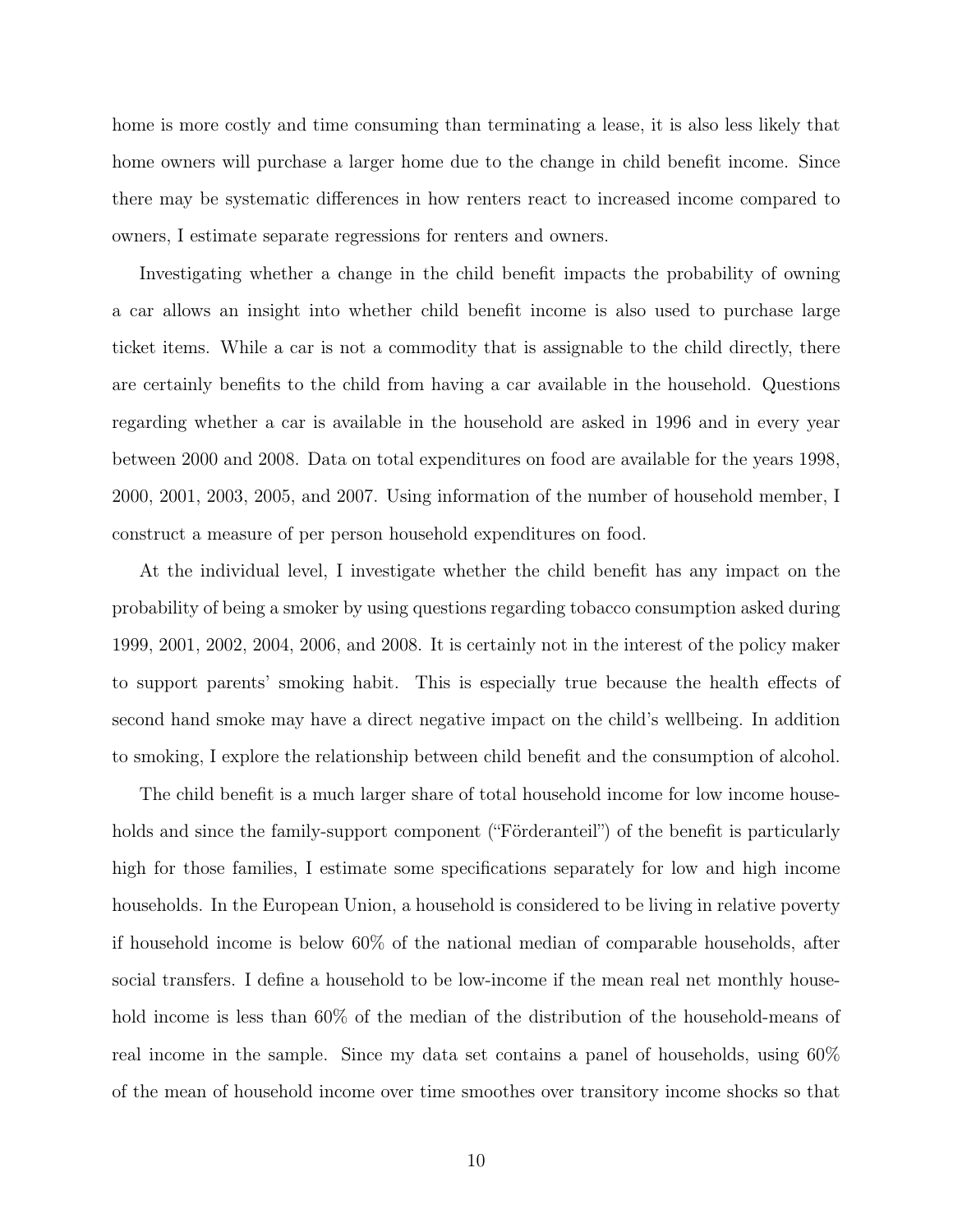they are not considered in determining the sample, while staying true to the spirit of the definition. None of the results below are very sensitive to the choice of the income cutoff.

### 4 Results and Discussion

#### 4.1 Household Level Results

The first set of results pertain to the housing conditions of the family. I estimate equation 3, where the outcomes are the probability that the family rents or owns their dwelling, the size of the dwelling measured in square meters, and the size of the dwelling measured in the number of rooms that are larger than 6 square meters. I exclude households that live in public subsidized housing from the estimations. Column 1 of Table 3 shows that the probability of renting (versus owning) a home decreases by about 0.07 percentage points for a one percent increase in the amount of child benefit. Moreover, the results presented in columns 2 and 3 of Table 3 show that a one percent increase in child benefit is associated with a 0.057% larger apartment when size is measured in square meters, as well as an 0.064% larger apartment when measuring size by using the number of rooms in the residence. While these results are statistically sigificantly different from zero, the magnitude is small. The mean size of the residences in our sample is about 110 square meters and for a household with two children the 33% increase in child benefit experienced from 1996-2009 translates into an average increase in size of about 2 square meters (about 21.5 square feet). Households are a statistically significant 0.068 percentage points more likely to have access to a garden at their residence as child benefit income increases by one percent (column 4).

The second row in Table 3 presents the income elasticities with respect to the outcomes. Since child benefit income is completely fungible, we should not expect a difference of the coefficients on child benefit income and other household income. As expected, an F test of the hypothesis that the two coefficients are equal fails to reject equality for the equation explaining the probability of renting, as well as the equations explaining the size of homes.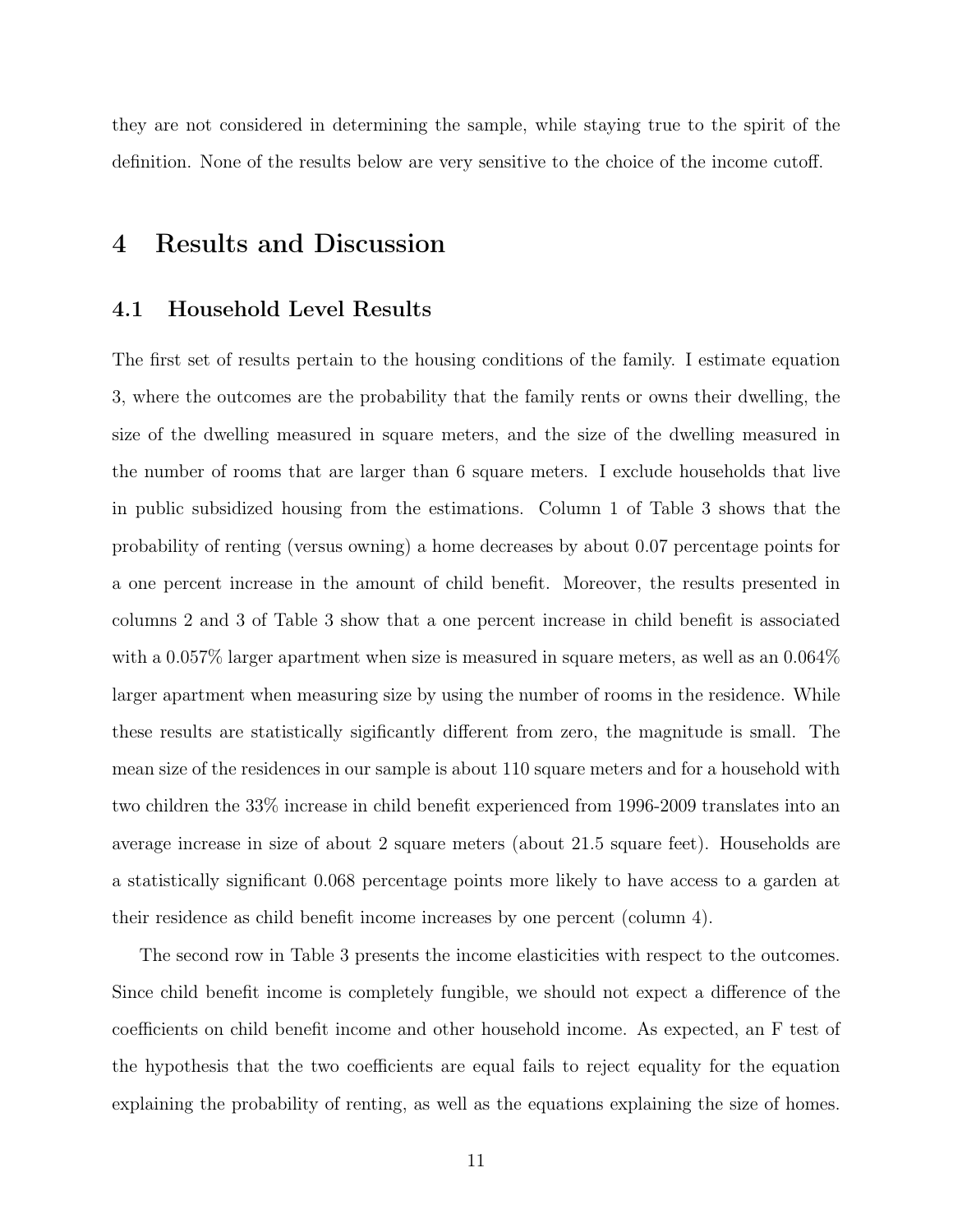However, column 4 shows that the impact of a change in child benefit income on the probability of having access to a garden is statistically significantly larger than the impact of other household income on the probability of having access to a garden. The F test of equality of the coefficients rejects equality with a p-value of 0.0747.

Renters are likely to react differently to increases in child benefit income compared to home owners because switching rented apartments or houses is associated with much lower transaction costs compared to selling or purchasing a home. Table 4 displays results of estimating equation (3) considering only those households who rent their home. Columns 1 and 2 show that there is no significant impact on the amount of rent per square meter, or the amount of utility payments per square meter per month. Rent per square meter can be interpreted as a measure of the quality of the home. While the impact of other household income on the quality of the residence is positive and significant, the effect of the child benefit is statistically indistinguishable from zero. As expected, neither child benefit income or other income have any effect on monthly utility expenses for heating and warm water, etc per square meter.

With respect to the measures of size of residences, columns 3 and 4 of Table 4 show that the impact of child benefit income is positive and significant for renters. The coefficients of home size measured in square meters and the number of rooms are about 0.08 and 0.11, respectively. Therefore, the income elasticity with respect to the size of a household's residence is larger in the subsample of renters compared to the overall sample. Table 4 further shows that the probability of having access to a garden and the probability of evaluating the size of one's dwelling as too small are not impacted by child benefit income (columns 5 and 6). Investigating any labelling effect that may be associated with child benefit income results in a significantly different coefficient of child benefit income and other sources of income only for the equation explaining the size of the home as measured by the number of rooms. In this equation the impact of a change in child benefit income is significantly larger than the effect of a change in other types of income.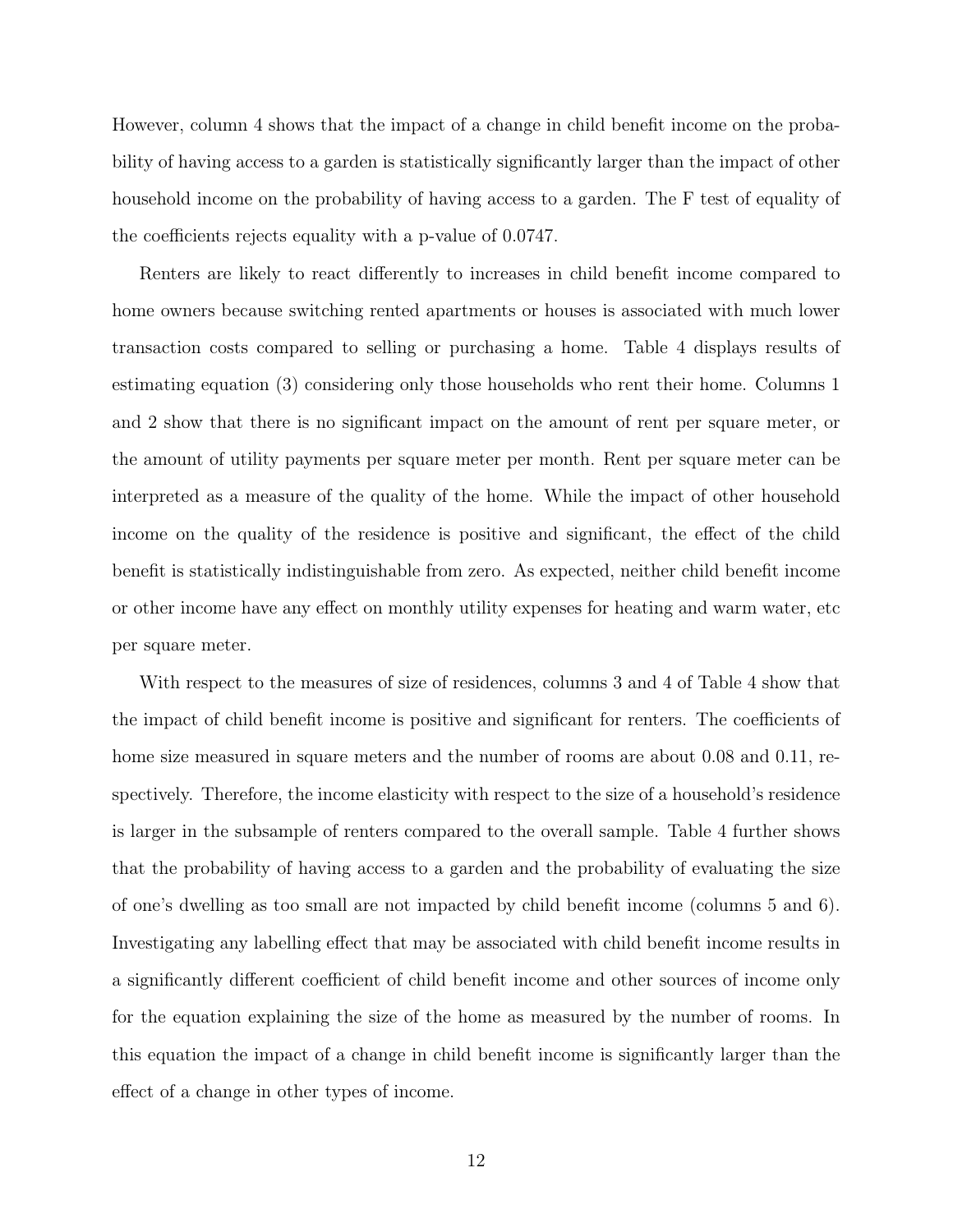Results for households that own their residence are presented in Table 5. I estimate again the impact of the child benefit amount on the size of the residence and whether the residence comes with access to a garden. Home ownership is not always associated with regularly recurring payments. A household may be paying a mortgage, but they may also have inherited the home, or paid off the home already in the past. Therefore, I do not have an equivalent to "rent" available for owners. Utility expenditures (heating and warm water, etc) are only available for renters in the data. For both measures of size the coefficient of interest is statistically insignificant. This is, not surprising because home owners are likely to require a much larger increase in income compared to renters before they would consider leaving their home. Interestingly, the coefficient of the child benefit in the equation explaining the probability of having access to a garden is statistically significant, though only marginally.

The fact that the impact of the amount of child benefit on having a yard is highly statistically significant and largest in the overall sample, but indistinguishable from zero when estimating the specification for renters and only marginally significant when estimating the specification for owners separately suggests that moving from renting to owning is the mechanism for obtaining a garden. This is corroborated by the negative and significant coefficients of the controls for owning versus renting in the overall regressions presented in Table 3.

Table 6 shows results of the impact of the child benefit on the probability of a car being available in the household. The first column shows that the probability of owning a car increases by 0.027 percentage points as the child benefit increases by 1 percent. This result is statistically significant at the 5 percent level, yet the magnitude of the impact is very small. Since a large number of households already own a car (91% of the observations), I estimate separate specifications for families with low average household income. Columns 2 and 3 of Table 6 show that the point estimate of the impact of the child benefit on the probability of owning a car is much larger for low income households. However, the point estimate is statistically insignificant for the low income sample as well as the higher income subsample.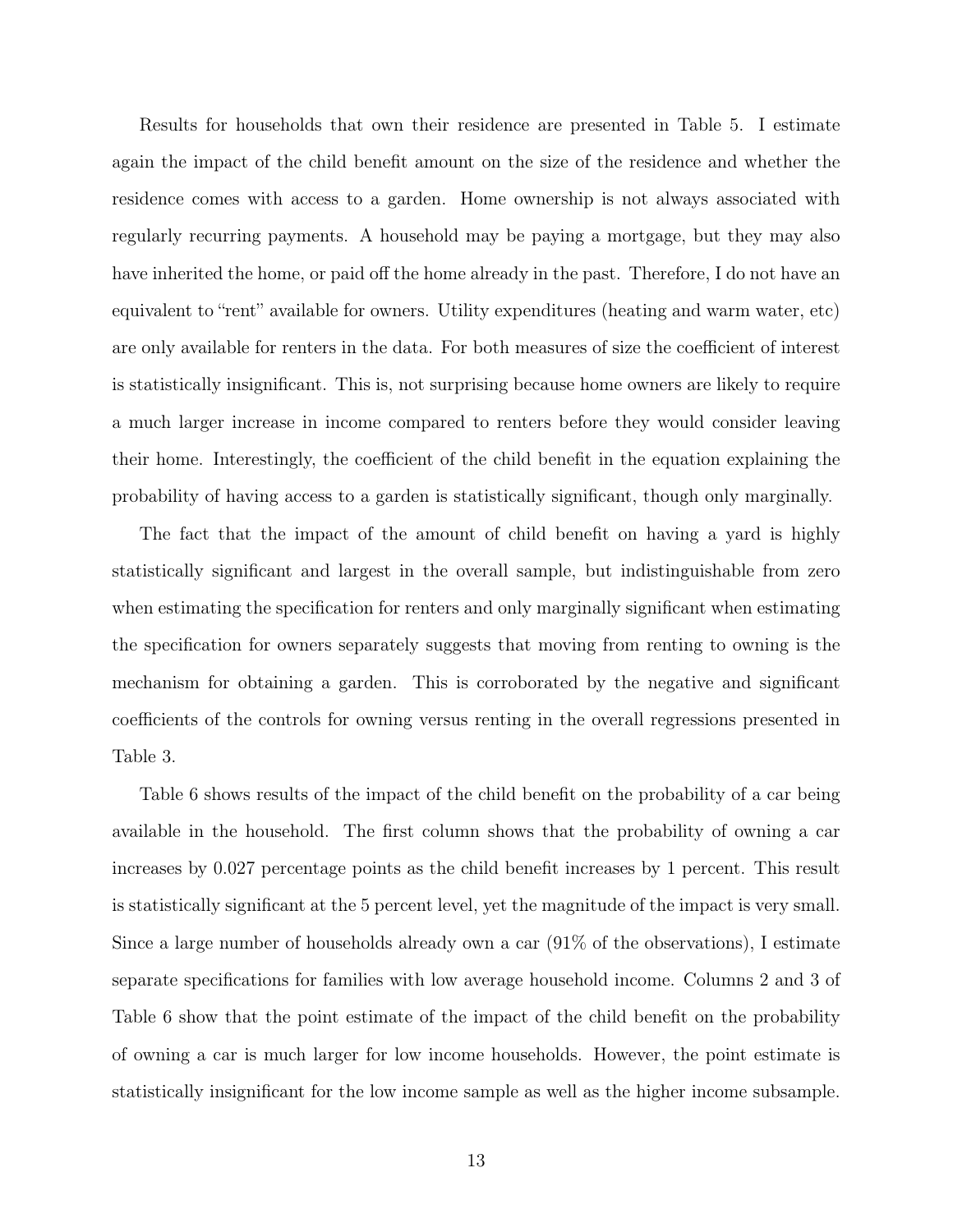The impact of other income on the probability of owning a car is highly statistically significant regardless of the subsample. Moreover, despite the imprecise estimation of the elasticity for the high income sample, an F-test rejects the hypothesis that the coefficients on child benefit income and other income are equal with a p-value of 0.0832. In this case, however, the coefficient on child benefit is significantly smaller than the coefficient on other types of income. If this should be interpreted as evidence for a labeling effect, then parents are less likely to spend child benefit income on a car than they are other types of income.

Next, I present results of estimations that investigate the impact of child benefit on monthly food expenditure per person in the household. Table 7 shows that the child benefit income elasticity with respect to household per person monthly food expenditure is about 0.19. Households spend about  $\epsilon$ 149.15 per person per month on food on average and therefore a family with two children would have increased food expenditures by about  $\epsilon$ 9.35 for each household member. For the entire family of 4, this translates into increases in food expenditure by  $\in 37.40$  per month.

For low income households, the child benefit income elasticity on per person food expenditures is a much larger 0.39 compared to the higher income household's elasticity of 0.17. Low income households spend less on food  $(\epsilon 122.71$  per person) compared to higher income households ( $\epsilon$ 156.08 per person). The increase in child benefit for a family with two children over our sample period is associated with a  $\epsilon$ 15.90 increase in low income households, compared to  $\epsilon$ 8.67 in higher income households. If per person monthly food expenditure are a proxy for nutritional quality, then the child benefit improves household well-being, especially for low income households.

### 4.2 Individual Level Results

Next, I turn my attention to individual level outcomes. As described above, I use a panel of individuals for these estimations and I include individual level fixed effects. The child benefit income, number of children, as well as other household characteristics are still observed at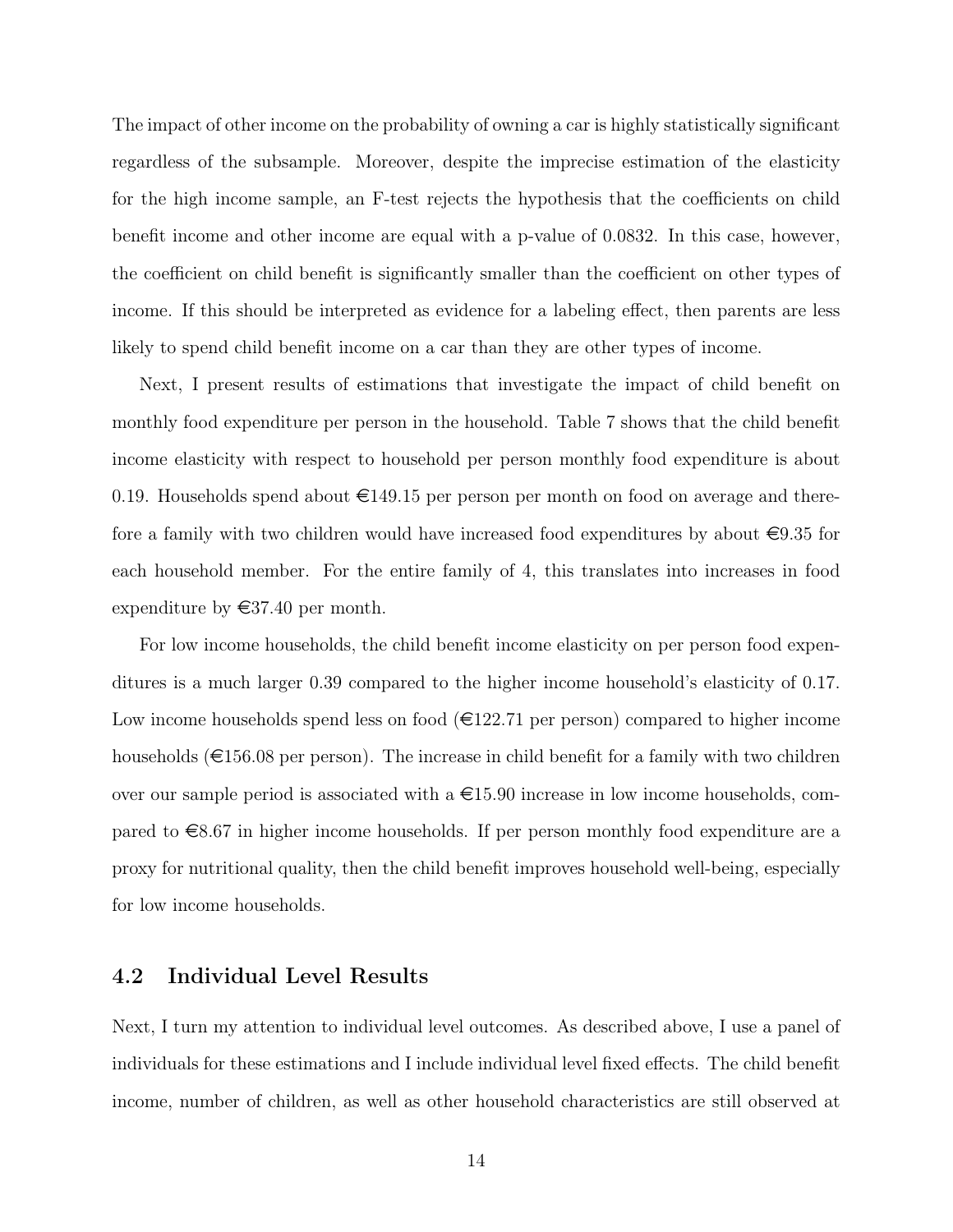the household level. In order to ensure that the sample used in the estimations does not include any children themselves, I restrict my sample to individuals who are at least 25 years old.

First, Table 8 shows that the probability of being a smoker increases in the amount of child benefit received. As child benefit income increases by one percent, the probability of being a smoker increases by about 0.068 percentage points. This effect is statistically significant and larger for males (0.083) compared to females (0.059) in the sample. The impact is larger yet for immigrants: a one percent increase in child benefit income increases the probability of smoking by 0.13 percentage points. Interestingly, the coefficient of other household income is insignificant in all regressions and the test for equality of the coefficients rejects in all cases except the specification that uses only female respondents. Child benefit income does not seem to have any effect on smoking intensity. Table 9 shows that conditional on being a smoker, child benefit income does not have a statistically significant effect on the number of cigarettes smoked. This is the case for the entire sample, as well as for subsamples by gender or immigrant status.

When distinguishing between low income and higher income households, I find that there is no effect of child benefit income on smoking for the low income subsample (Table 10). However, the coefficients for the higher income subsample are still positive and highly statistically significant. For the higher income subsample, a one percent increase in child benefit income increases the probability of being a smoker by almost a tenth of a percentage point. Note, however, that the baseline probability of being a smoker is still much higher for individuals living in low income households. about 54% of individuals living in low income households were smokers, compared to only 36% of individuals living in higher income households.

Table 11 presents results on drinking behavior. The dummy variable is coded to 1 if the individual indicated to frequently consumer either beer, wine, liquor, or mixed drinks and zero otherwise. In addition to household level controls, I also include the sex and level of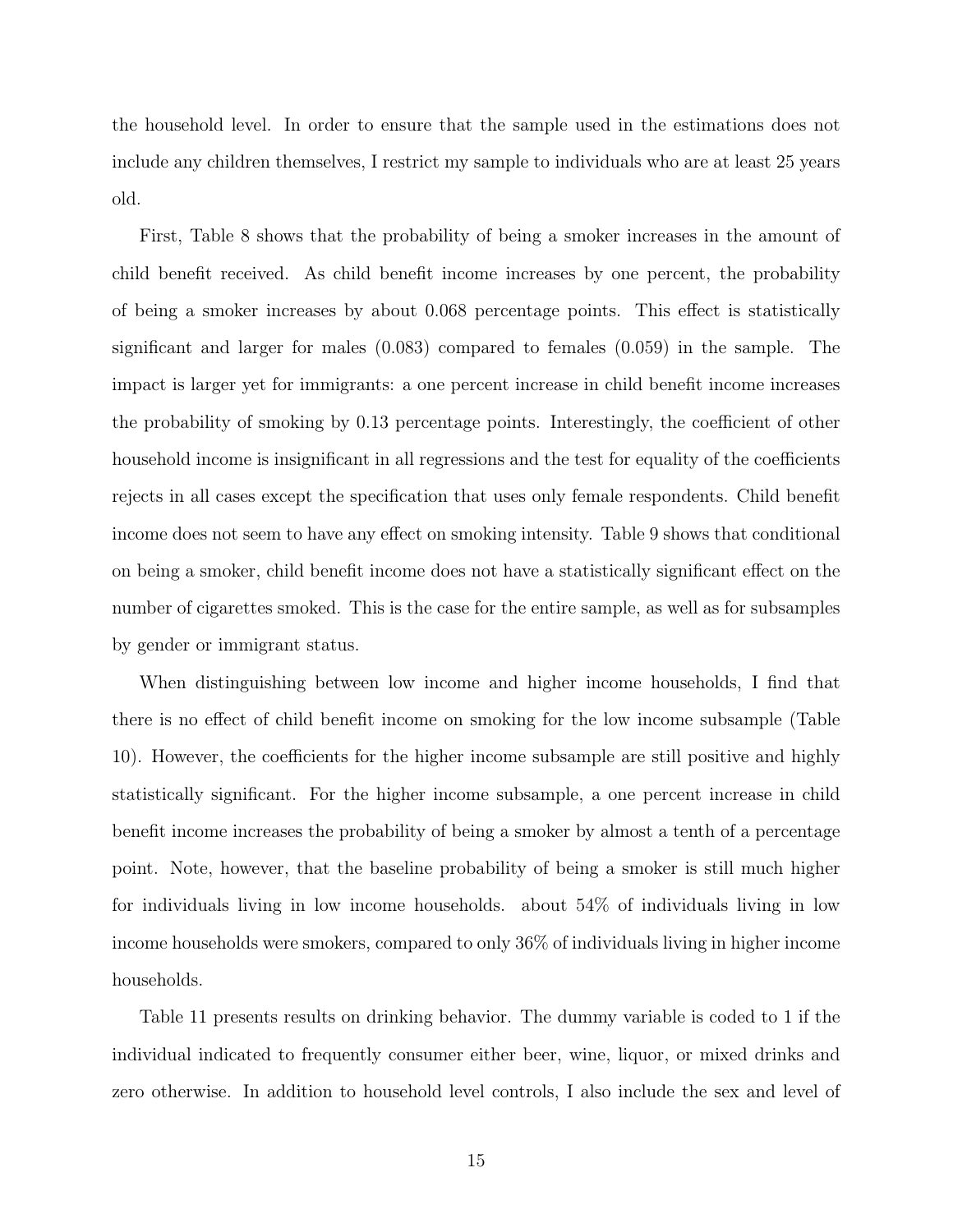education of the individual, as well as a quadratic term in age. I do not find a statistically significant impact of child benefit income on the probability of drinking alcohol frequently. Blow et al. (2012) found that a large proportion of unexpexted increases in child benefit income in the UK were spent on alcohol. While I am not able to identify expenditures on alcohol, I am still unable to find a significant impact on drinking behavior in response to changes in child benefit income. Note, however that respondents to the SOEP were asked about their drinking behavior only twice: in 2006 and 2008. During this time there was no change in nominal child benefit and the only identifying variation in child benefit comes from the fact that inflation decreased real child benefit between 2006 and 2008. Due to these data limitations results from the drinking behavior regressions should be taken with caution.

Finally, I investigate whether child benefit income has an impact on labor supply. I concentrate on the labor supply of men because there are legal restrictions imposed on women after giving birth with respect to market work. Moreover, identifying the impact of a child benefit is difficult due to the possibility of paid maternity leave or similar policies designed to reduce the opportunity cost of staying at home to take care of young children.<sup>9</sup> Table 12 presents the results of estimating the impact of child benefit income on the average number of hours worked per week. In addition to household characteristics and standard individual level controls, I include a regressor for tenure at the firm, as well as a variable indicating the number of years of full time work experience in all regressions. Moreover, I include an indicator for whether the individual is employed fulltime, part time, or or irregularly employed, as well as an indicator for being a civil servant.

Column 1 of Table 12 shows that as child benefit income increases, the number of actual hours worked per week decreases. A one percent increase in child benefit is associated with a 0.03% decrease in hours worked per week. At an average work week of about 44 hours, the 33% increase in child benefit payments between 1996 and 2009 for a family with two

<sup>9</sup>Technically, it is also possible for males to receive paid leave after the birth of a child into their family. However, many more women make use of such opportunities compared to men and therefore I concentrate on men.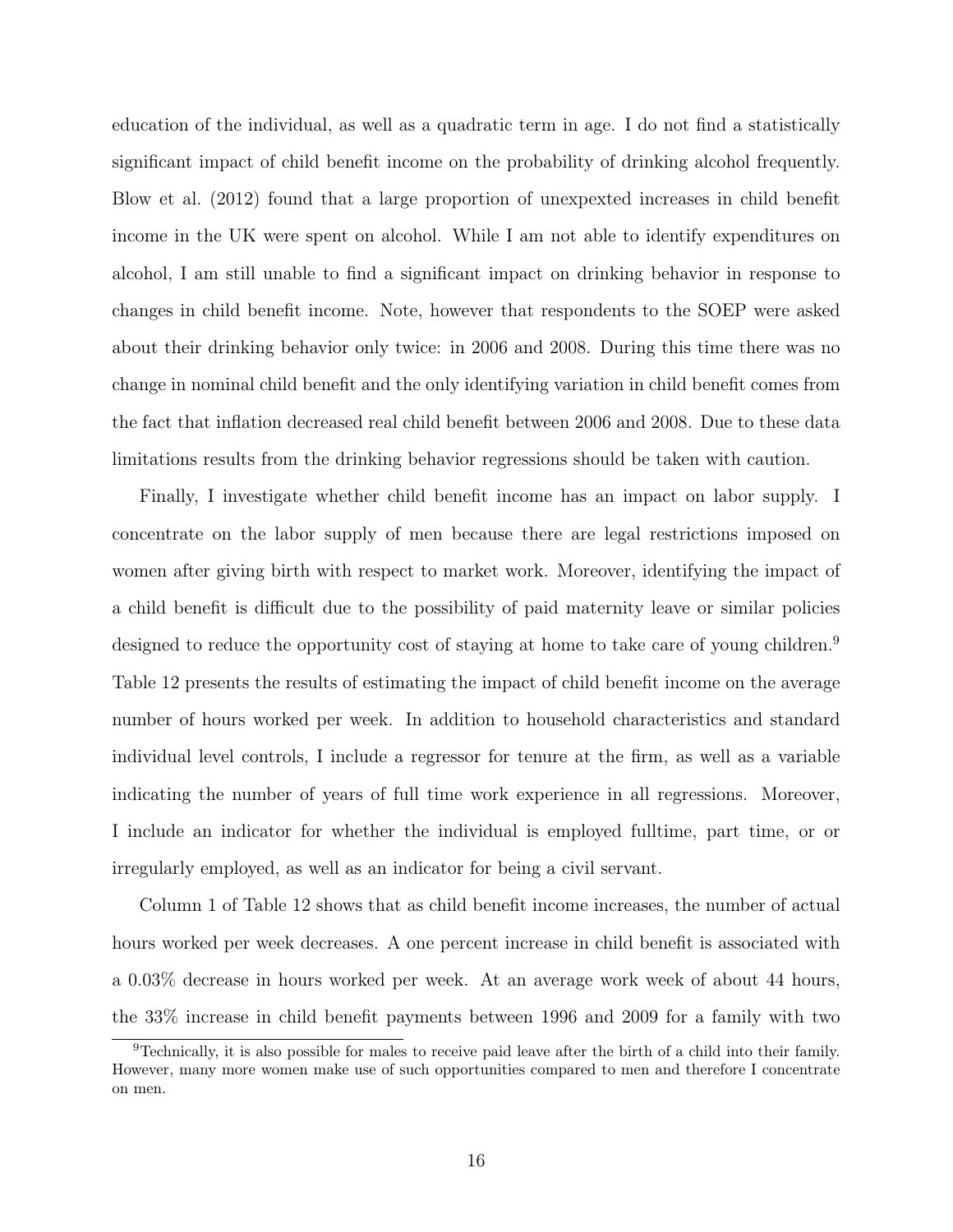children therefore decrease the length of the workweek by about 25 minutes. Columns 2 and 3 show that the impact on the number of hours per week specified in the individual's labor contract is smaller than the impact on the number of over time hours worked. A one percent increase in child benefit payments decreases contractual hours by 0.01%, while over time hours decrease by about 0.14%.

## 5 Conclusion

This paper investigated the effect of exogenous changes in child benefit income in Germany on various dimensions of household expenditures and behaviors. Using panel data from the German Socio-Economic Panel, I identify the effect of changes in the child benefit on households' probability of homeownership, the size of their residence, the probability of having acces to a garden, the probability of having a car, as well as total weekly food expenditures. At the individual level, I investigate the impact of child benefit income on smoking and drinking behavior, as well as its impact on labor supply of the father. Since I use panel data and include household or individual fixed effects in all estimations and control for for the number of children, household composition, and other household and individual time varying characteristics, it is possible to very cleanly identify the effect of child benefit income.

I find that there is a statistically significant impact of child benefit income on the probability of owning a home, as well as on the probability of having access to a garden. The magnitude of the impact, however, is small. Among those households who rent their home, the size of the residence increases as well. For home owners, there is no significant effect of child benefit income on the size of homes. I find that for higher income households the probability of owning a car increases in the child benefit. Again the effect is statistically significant but small. The largest significant effect of child benefit income is on food expenditures. The increase in the child benefit over the sample period used in this paper has increased per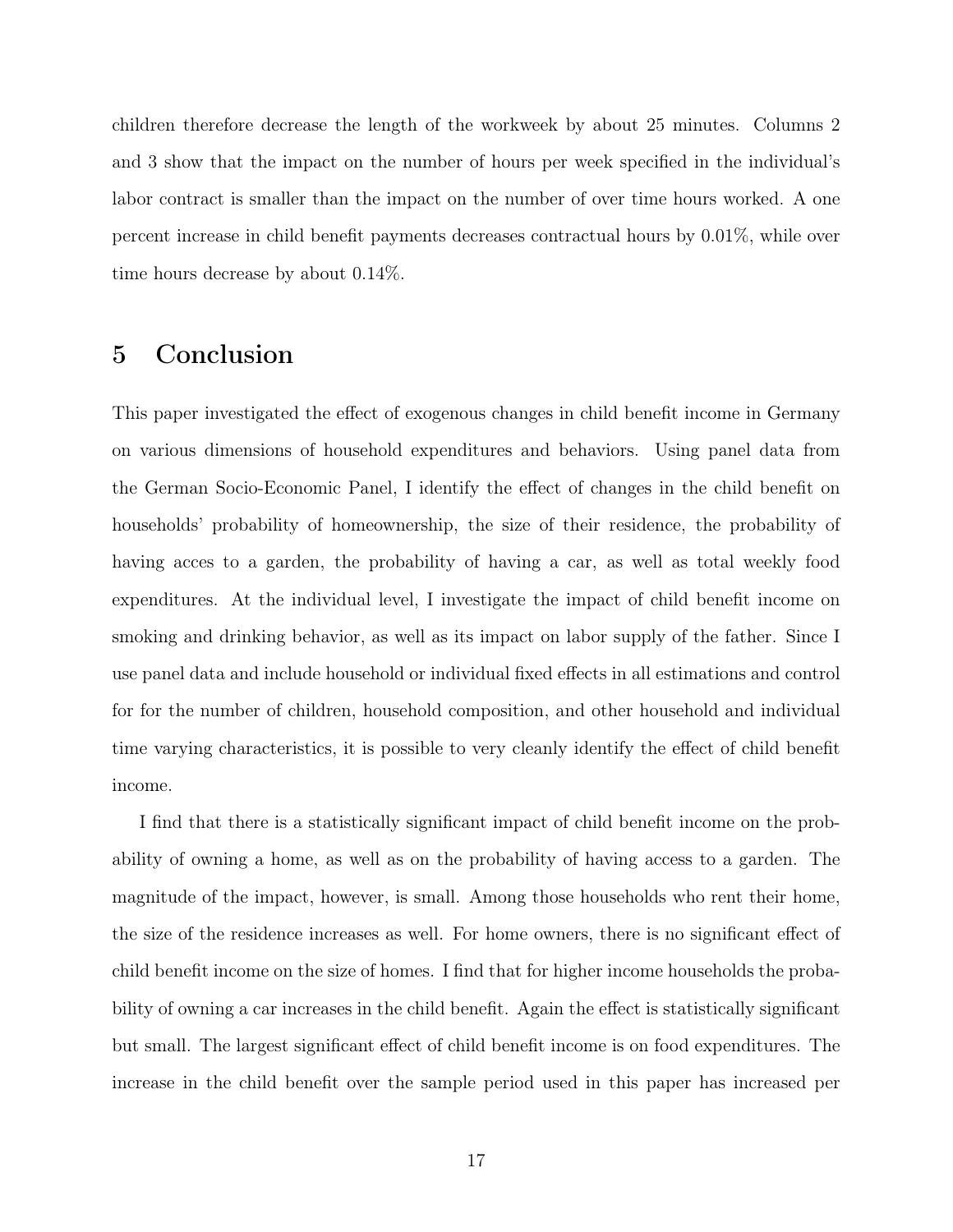capita food expenditures by about  $\epsilon$ 15.19 per month for low income households, and by about  $\epsilon$ 8.96 for higher income households.

At the individual level I find that an increase in child benefit increases the probability of smoking of the parent, but that there is no significant effect on drinking behavior. Finally, I find that increases in the child benefit negatively affect the labor supply of men: Men work about 25 minutes less per week in response to the increase in child benefit that took place between 1996 and 2009.

Since it is the explicit intention of the policy maker to ensure the wellbeing of children in terms of nutrition and housing, my results show that the child benefit does indeed have the desired effect. The increase in food expenditures in response to increases in child benefit income is particularly large and if per capita food expenditure is interpreted as a proxy for nutritional quality, then the child benefit improves well-being of children especially in lower income households. Contrary to previous literature on child benefit systems from different countries, however, I find only limited evidence that parents treat child benefit income different from other sources of income. Except for few instances, I am unable to conclude that the impact of a change in child benefit income is statistically different from the impact of a change in other types of income.

I also find that increases in child benefit income are associated with an increased probability of smoking. This effect is observed in higher income households and is certainly not in the interest of the policy maker. The effect of child benefit income on smoking is statistically significanly larger than the impact of changes in other types of income on smoking. While it seems paradoxical that child benefit income causes smoking, other studies in different countries have also found that child benefit income is associated with bad health inputs in parents. For example, Blow et al. (2012) showed that unexpected increases in child benefit in Britain are mainly used for alcohol. The mechanism of this effect warrants further research.

Finally, I show that additional child benefit income is associated with decreased labor supply in the fathers of the children. For a family with two children, the exogenous changes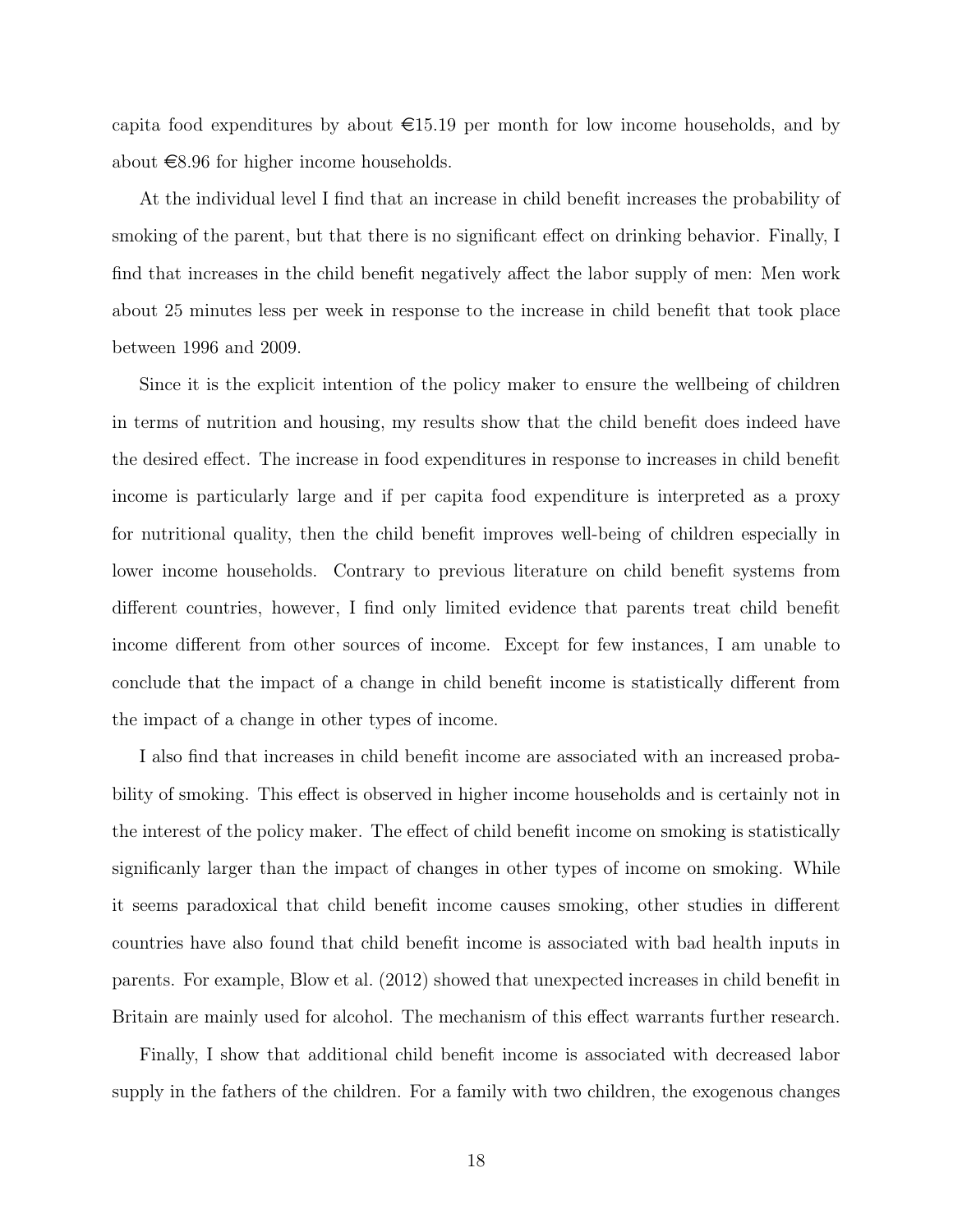in child benefit between 1996 and 2009 results in a reduced labor supply of about 25 minutes per week for men.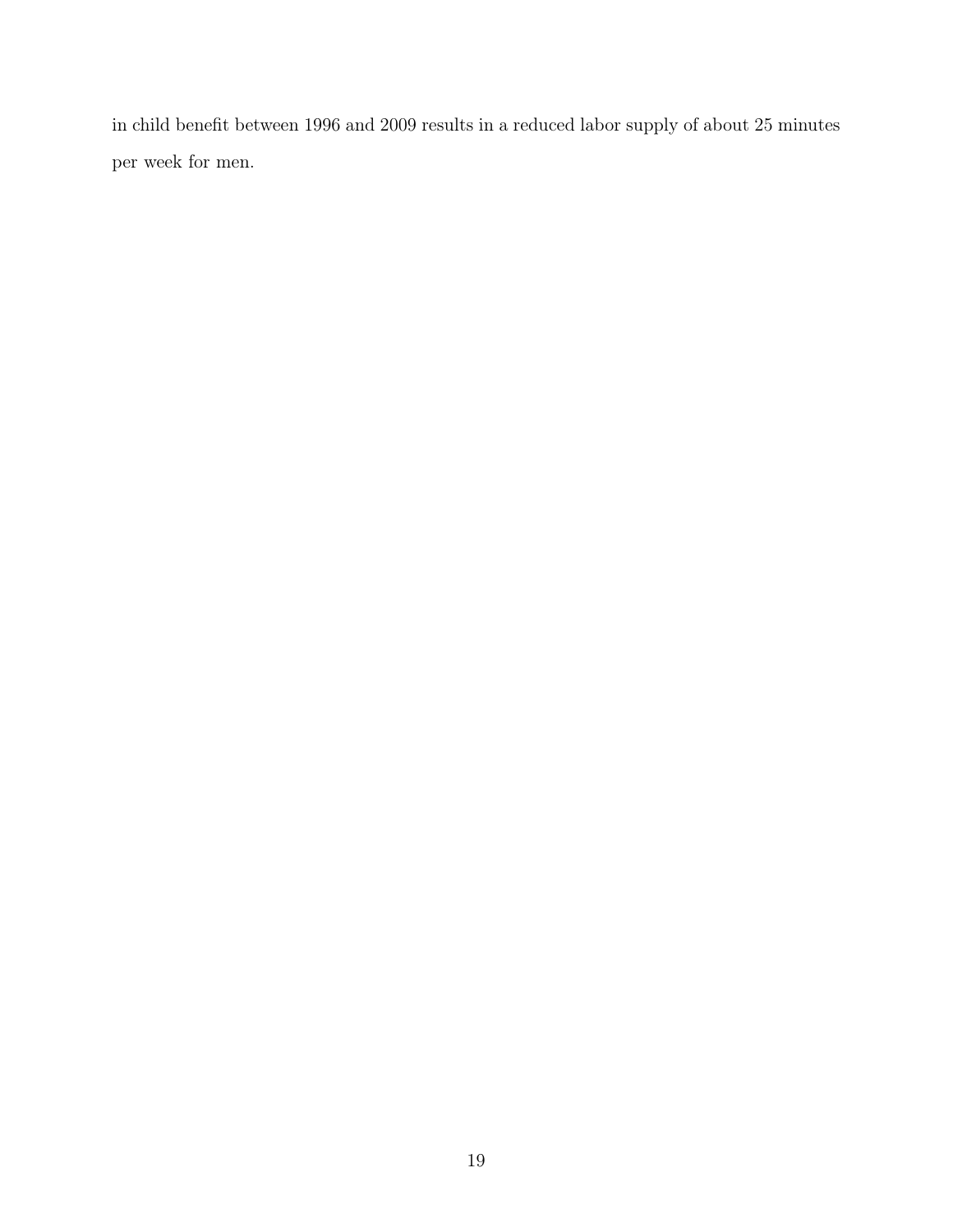### References

- Becker, G. S. (1981). A Treatise on the Family. Harvard University Press, Cambridge.
- Blow, L., Walker, I., and Zhu, Y. (2012). Who benefits from child benefit. *Economic Inquiry*, 50(1):153–170.
- Browning, M., Bourguignon, F., Chiappori, P., and Lechene, V. (1994). Incomesand Outcomes:A structural model of intrahousehold allocation. Journal of Political Economy, 102(6):1067–1096.
- Bundesministerium der Finanzen (2010). Datensammlung zur steuerpolitik, ausgabe 2010. Technical report, Bundesministerium der Finanzen - Referat Öffentlichkeitsarbeit, Berlin.

Bundesverfassungsgericht (1998). BVerfG, 2 BvR 1057/91.

- Edmonds, E. (2002). Reconsidering the labeling effect for child benefits: evidence from a transition economy. Economics Letters, 76(3):303–309.
- Frick, J. R. and Groh-Samberg, O. (2007). To claim or not to claim: Estimating Non-Take-Up of social assistance in germany. Discussion Paper 734, DIW, Berlin.
- Kooreman, P. (2000). The labeling effect of a child benefit system. American Economic Review, 90(3):571–583.
- Lundberg, S. and Pollack, R. A. (1993). Separate spheres bargaining and the marriage market. Journal of Political Economy, 101(6):988–1010.
- Lundberg, S. J., Pollack, R. A., and Wales, T. J. (1997). Do husbands and wives pool their resources? evidence from the united kingdom child benefit. The Journal of Human Resources, 32(3):463–480.
- Moffitt, R. (1983). An economic model of welfare stigma. The American Economic Review, 73(5):1023–1035.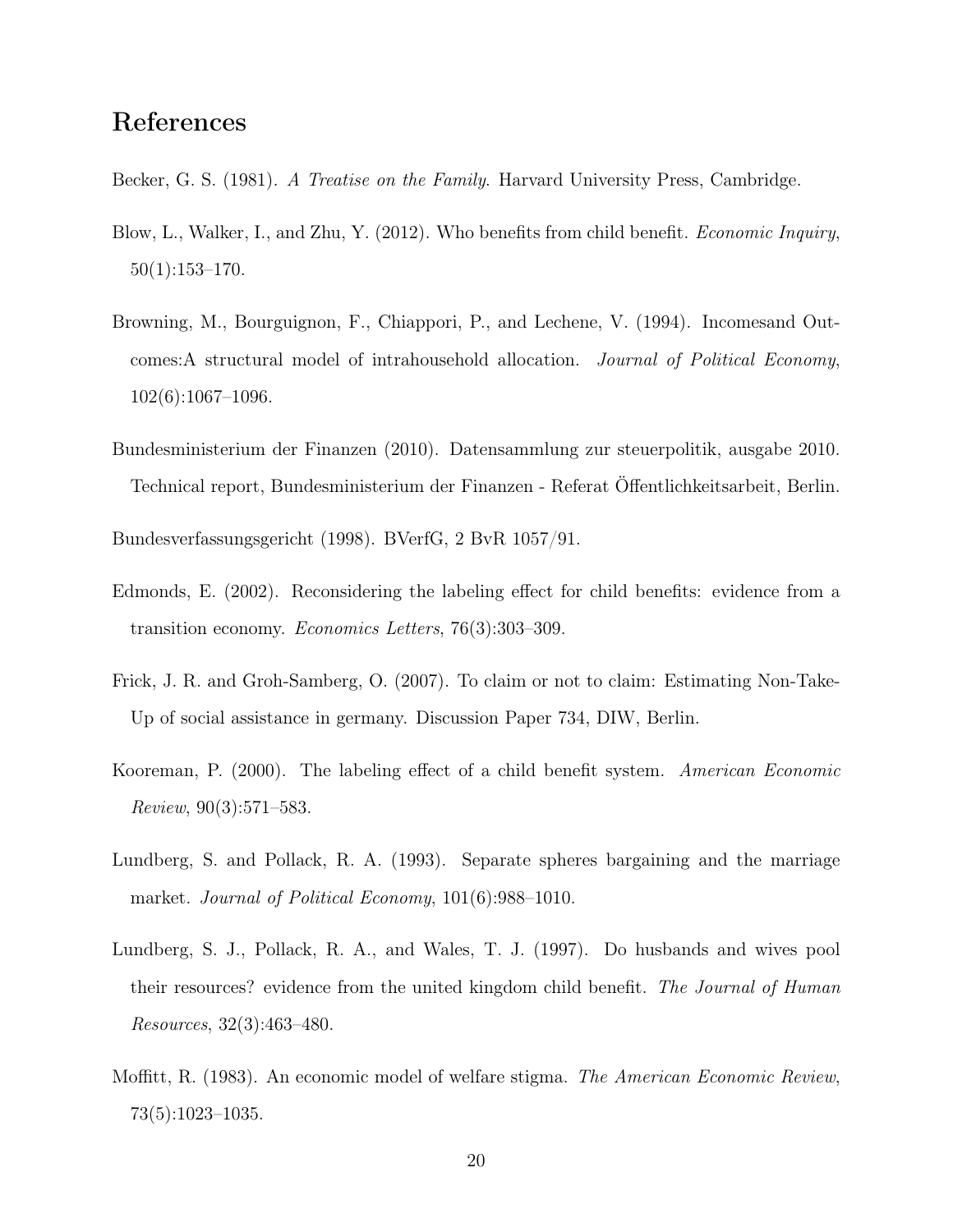- Ruhl, K. (1994). Verordnete Unterordnung: Beruftstätige Frauen zwischen Wirtschaftswachstum und konservativer Ideologie in der Nachkriegszeit. R. Oldenbourg Verlag, München.
- Schady, N. and Rosero, J. (2008). Are cash transfers made to women spent like other sources of income? Economics Letters, 101(3):246–248.
- Tamm, M. (2008). Does money buy higher schooling? Economics of Education Review, 27(5):536–545.
- Thaler, R. H. (1990). Anomalies: Saving, fungibility, and mental accounts. Journal of Economic Perspectives, 4(1):193–205.
- Wagner, G. G., Frick, J. R., and Schupp, J. (2007). The german Socio-Economic panel study (SOEP) - scope, evolution and enhancements. Schmoller's Jahrbuch, 127(1):139–169.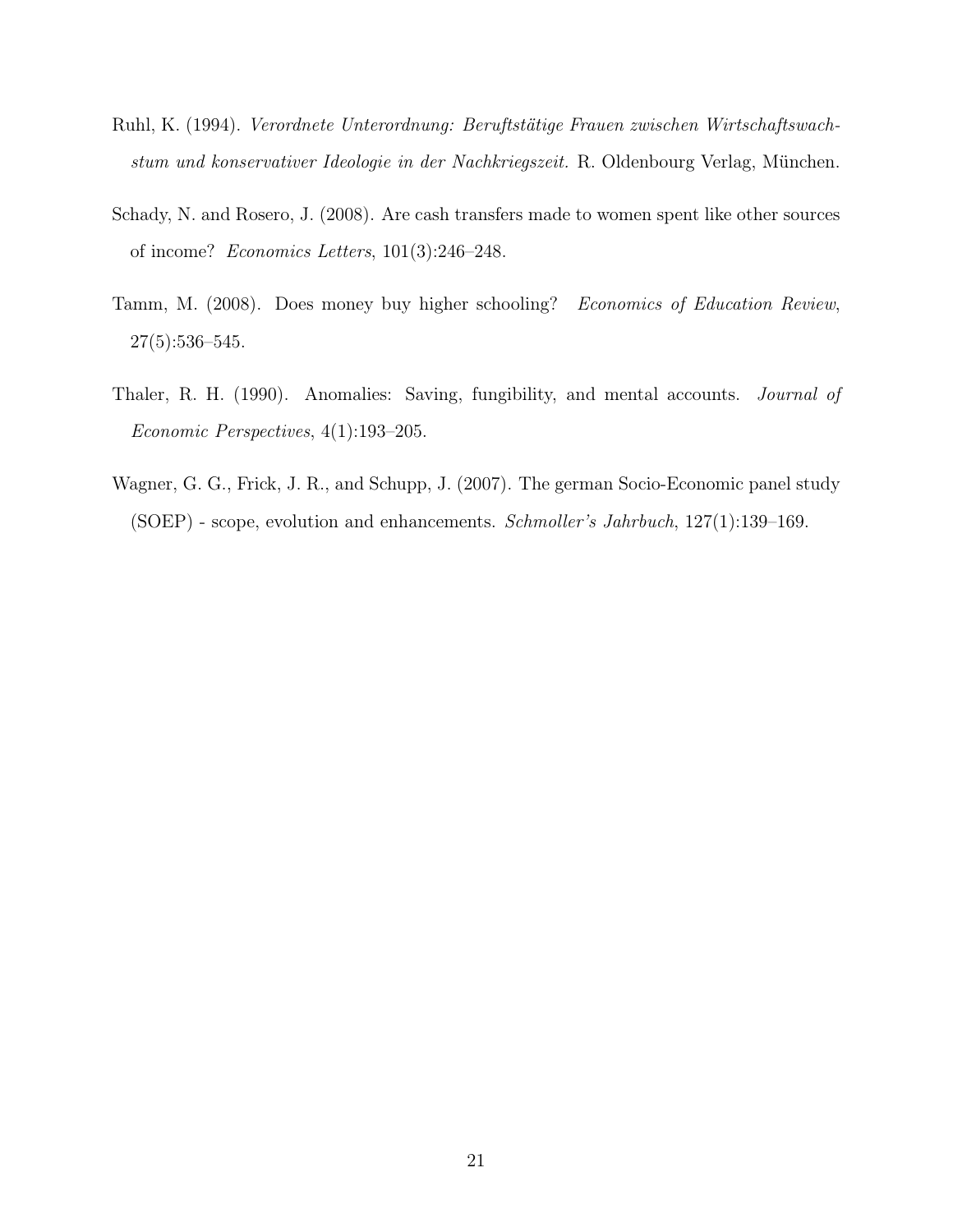## Figures and Tables



Figure 1: Child Benefit Amounts, 1996-2009 (Real 2005- $\in$ )

Note: Numbers inside the bars represent cumulative totals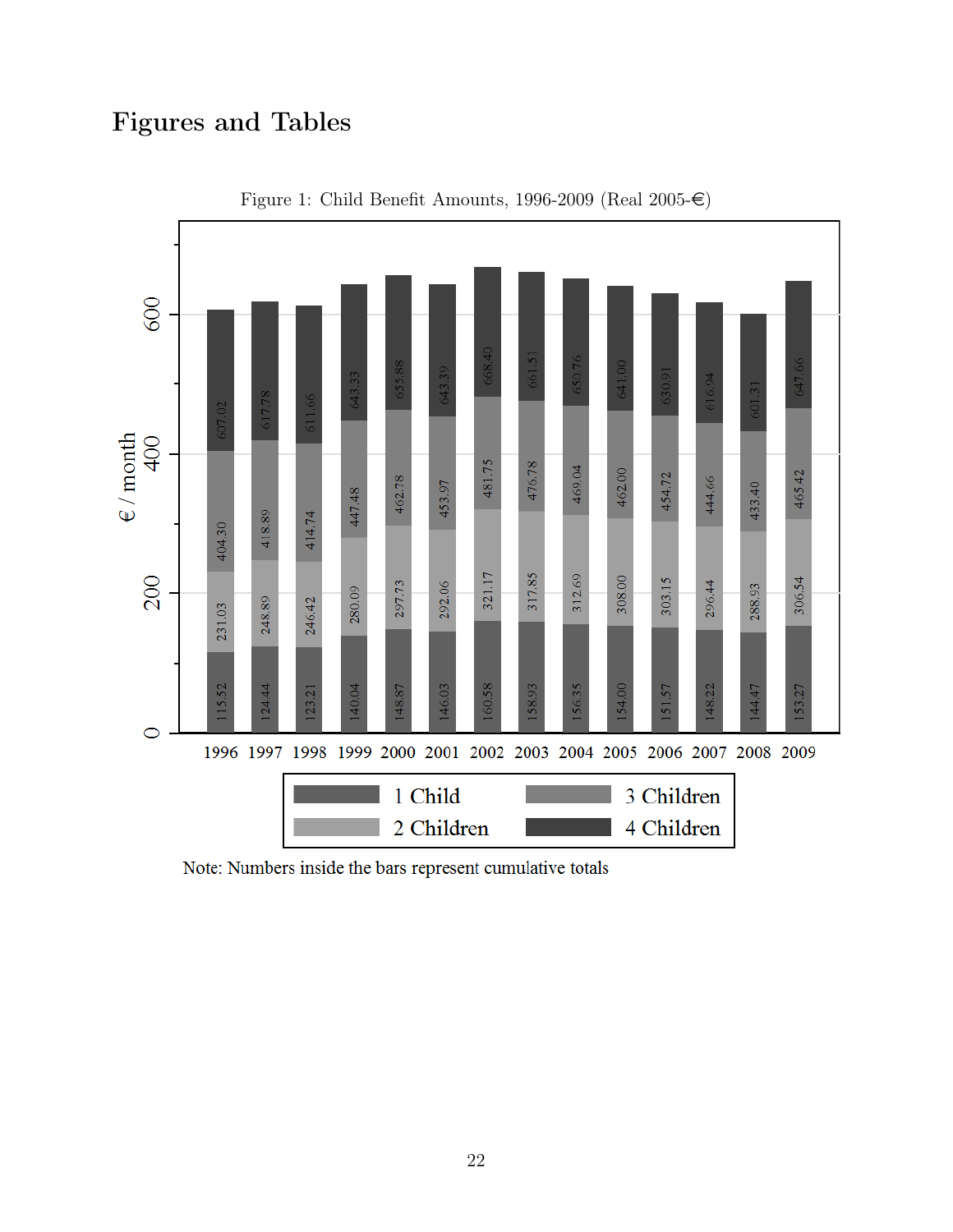| Variable                              | Description                                                                            | Mean      | Std. Dev | Obs    |
|---------------------------------------|----------------------------------------------------------------------------------------|-----------|----------|--------|
| Child Benefit                         | Real Child Benefit in $2005 \in /$ month                                               | 257.28    | 135.83   | 45,359 |
| HH Income                             | <b>Net</b><br>Houshold<br>Real<br>Income<br>in<br>$2005 \text{E}/\mathrm{month}$       | 2,656.482 | 1,420.82 | 43,707 |
| Number of Children                    | Number of Children in Household for<br>which child benefit is received                 | 1.73      | 0.84     | 45,359 |
| Renter                                | Household rents or owns their residence<br>$(Rent=1/Own=0)$                            | 0.4979    | 0.5000   | 45,358 |
| Size $(m^2)$                          | Size of the residence measured in square<br>meters                                     | 109.5     | 41.99    | 45,358 |
| Size (Rooms)                          | Size of the residence measured in the num-<br>ber of rooms larger than 6 square meters | 4.46      | 1.62     | 45,359 |
| Yard                                  | Household's residence comes with access to<br>a garden                                 | 0.6687    | 0.4707   | 44,708 |
| $\mathrm{Rent}/m^2$                   | Rent<br>per<br>square<br>meter<br>in<br>real<br>$2005 \in \text{/month}$               | 5.86      | 1.92     | 21,656 |
| Utilities                             | Heating, Hot water, etc cost per square<br>meter in real $2005 \in /$ month            | 1.94      | 0.68     | 21,656 |
| Food Exp                              | Total per capita monthly expenditures on<br>food in the household                      | 149.15    | 68.41    | 21,088 |
| Has Car                               | Household has a personal car                                                           | 0.9142    | 0.2799   | 34,854 |
| Single Parent                         | Single Parent                                                                          | 0.1315    | 0.3379   | 45,359 |
| Children age $\leq$ =16               | All children in the household are less than<br>16 years old                            | 0.6411    | 0.4796   | 44,315 |
| Children age $\leq$ =16<br>and $> 16$ | Some children in the household are older<br>than 16, some are younger than 16          | 0.1599    | 0.3665   | 44,315 |
| Children ages $>16$                   | All children in the household are older than<br>16 years                               | 0.1990    | 0.3170   | 44,315 |
| Foreign                               | The head of household is an immigrant                                                  | 0.1133    | 0.3171   | 45,359 |

Table 1: Household Summary Statistics

Note: Net HH Income does not include the Child Benefit. Real Child Benefit and real net household income were calculated using the overall consumer price index. Rent and Utilities were deflated using the specific rent-and-utility price index.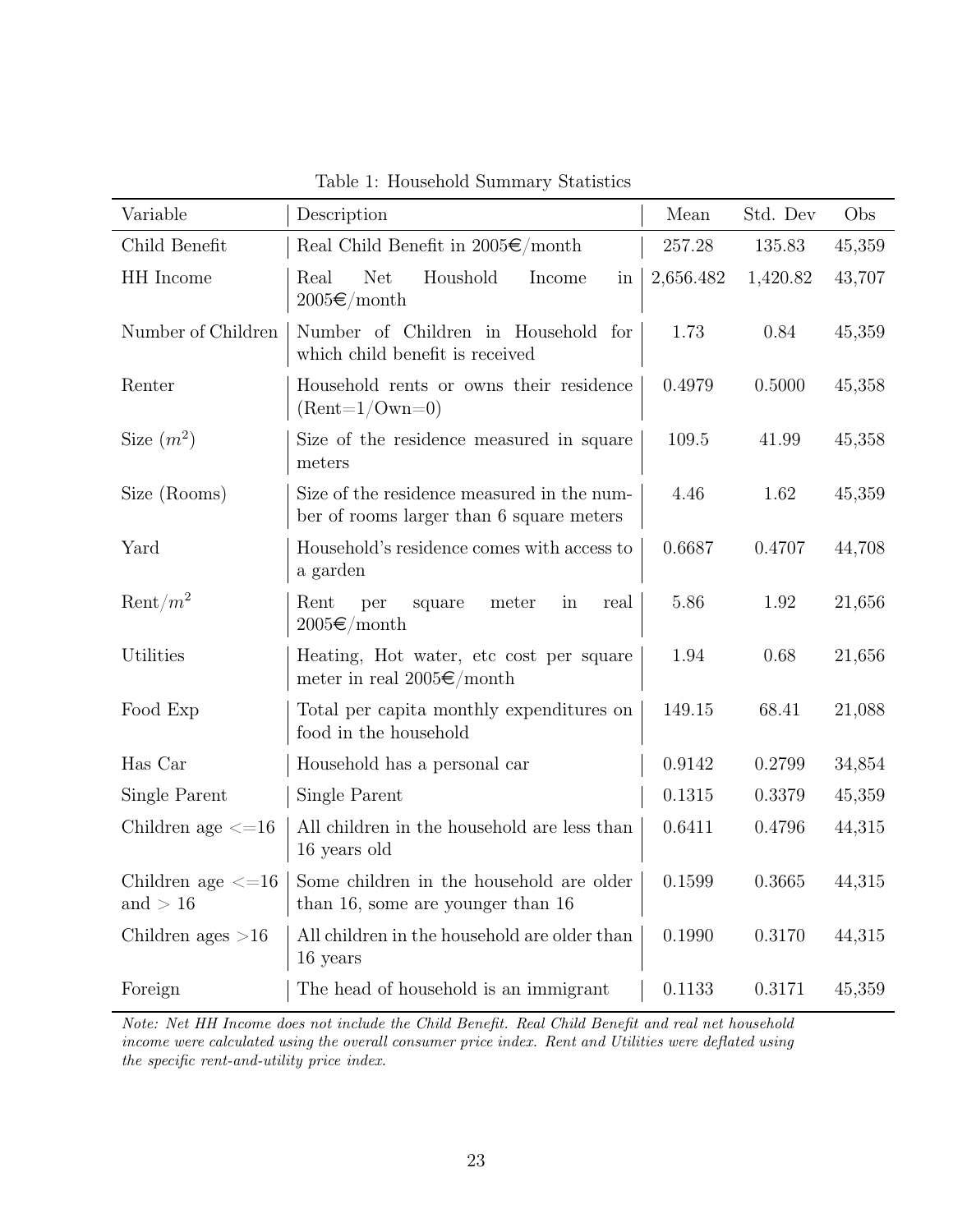| Variable          | Description                                                                                                  | Mean   | Std. Dev | Obs    |
|-------------------|--------------------------------------------------------------------------------------------------------------|--------|----------|--------|
| Education         | Years of formal education                                                                                    | 12.27  | 2.72     | 87,282 |
| Age               | Age in Years                                                                                                 | 41.31  | 8.92     | 88,848 |
| Smoking           | Individual smokes cigarettes,<br>pipes,<br><b>or</b><br>cigars                                               | 0.3739 | 0.4838   | 36,356 |
| Number Cigarettes | If Individual smokes cigarettes, how many<br>cigarettes per day on average                                   | 16.33  | 9.01     | 8,742  |
| Drinker           | Individual reports that she often and regu-<br>larly drinks beer, wine, liquor, or alcoholic<br>mixed drinks | 0.1607 | 41.99    | 12,465 |
| Hours (Actual)    | Usual weekly hours worked                                                                                    | 44.79  | 9.80     | 35,232 |
| Hours (Contract)  | Weekly hours specified by individual's la-<br>bor contract                                                   | 38.57  | 4.33     | 28,659 |
| Hours (Overtime)  | Usual weekly hours of overtime                                                                               | 3.03   | 4.18     | 30,521 |

Table 2: Individual Level Summary Statistics

Note: Only individuals older than 25 years living in households with children that receive child benefit are included. Summary statistics on the number of cigarettes are conditional on smoking any cigarettes at all. The statistics for labor supply variables incluse only males who are in the labor force and currently employed.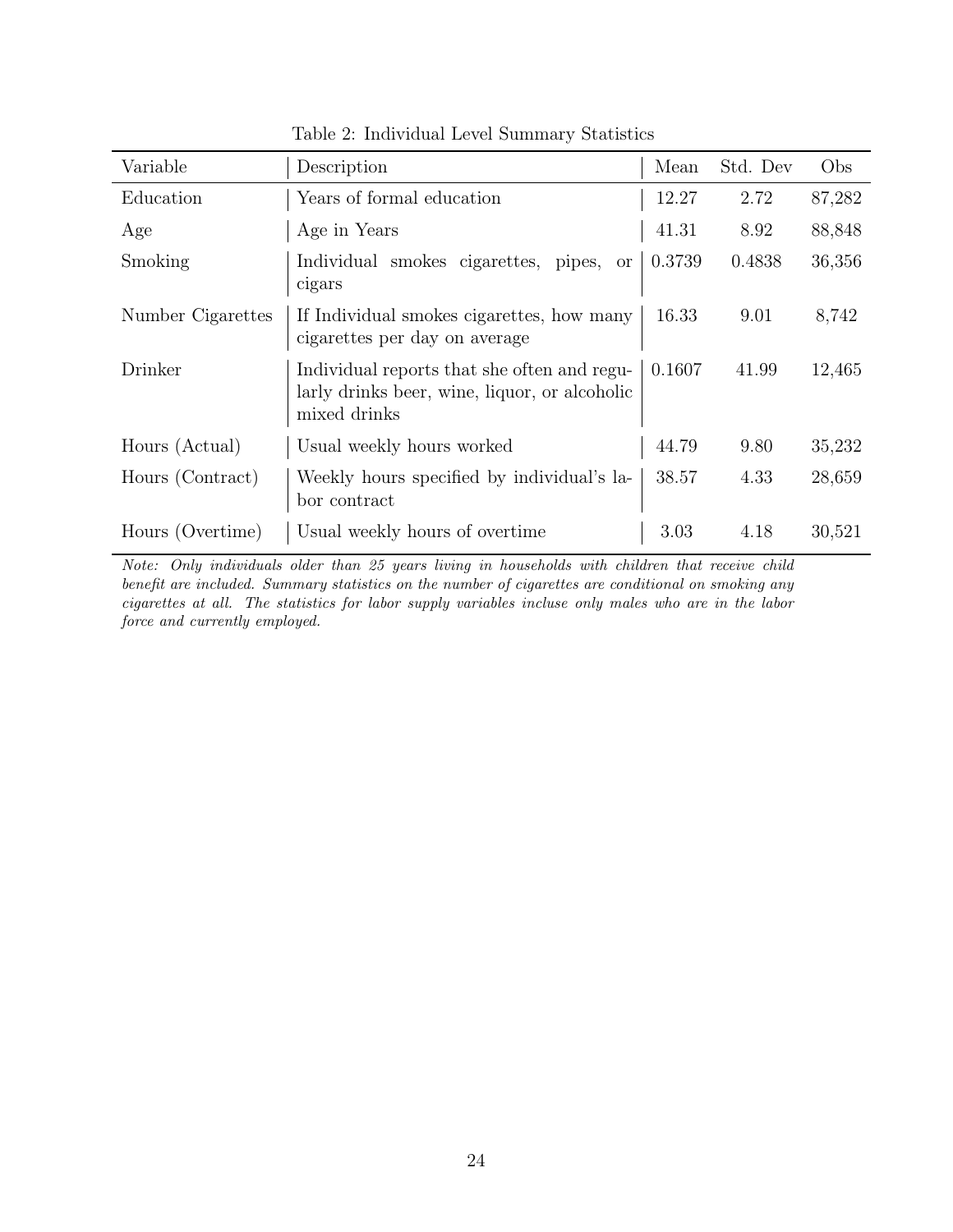|                                          | (1)          | (2)             | (3)             | (4)          |
|------------------------------------------|--------------|-----------------|-----------------|--------------|
|                                          | P(Renting)   | In Size $(m^2)$ | ln Size (Rooms) | Yard         |
| ln(Kindergeld)                           | $-0.0694**$  | $0.0565***$     | $0.0643***$     | $0.0676**$   |
|                                          | (0.0273)     | (0.0211)        | (0.0215)        | (0.0286)     |
| $ln(HH$ Income)                          | $-0.0649***$ | $0.0419***$     | $0.0436***$     | $0.0147**$   |
|                                          | (0.0075)     | (0.0055)        | (0.0056)        | (0.0071)     |
| Number of Children                       | $-0.0080$    | $0.0204*$       | $0.0256**$      | $-0.0054$    |
|                                          | (0.0154)     | (0.0124)        | (0.0123)        | (0.0161)     |
| Single Parent                            | $0.0903***$  | $-0.1105***$    | $-0.0971***$    | $-0.0572***$ |
|                                          | (0.0145)     | (0.0106)        | (0.0100)        | (0.0155)     |
| Children age $<$ 16                      | $-0.0454***$ | $0.0333***$     | $0.0449***$     | $-0.0043$    |
|                                          | (0.0079)     | (0.0058)        | (0.0059)        | (0.0087)     |
| Children ages $\langle 16 \& 16 \rangle$ | $-0.0285***$ | $0.0298***$     | $0.0426***$     | $-0.0010$    |
|                                          | (0.0071)     | (0.0052)        | (0.0057)        | (0.0075)     |
| Foreign Head of HH                       | 0.0347       | $-0.0356*$      | $-0.0345*$      | $-0.0257$    |
|                                          | (0.0310)     | (0.0187)        | (0.0187)        | (0.0334)     |
| Main Tenant                              |              | $-0.2461***$    | $-0.2192***$    | $-0.2486***$ |
|                                          |              | (0.0108)        | (0.0105)        | (0.0158)     |
| Sublessee                                |              | $-0.2620***$    | $-0.2524***$    | $-0.1735***$ |
|                                          |              | (0.0275)        | (0.0257)        | (0.0258)     |
| Household Fixed Effects                  | Yes          | Yes             | Yes             | Yes          |
| $p(\alpha = \beta)$                      | 0.8762       | 0.5085          | 0.3562          | 0.0747       |
| Mean of Dependent Variable               | 0.4704       | 4.6451          | 1.4464          | 0.7005       |
| Observations                             | 39765        | 39765           | 39765           | 39210        |

Table 3: Household Level: Housing

Standard errors clustered at the household level are in parenthesis.  ${}^*p < 0.1, {}^{**}p < 0.05, {}^{***}p < 0.01$ . All regressions include household fixed effects. All regressions include regional dummies and region-specific time trends. Household income does not include the Child Benefit. Both Child Benefit and Household Income are Measured in Real 2005  $\in$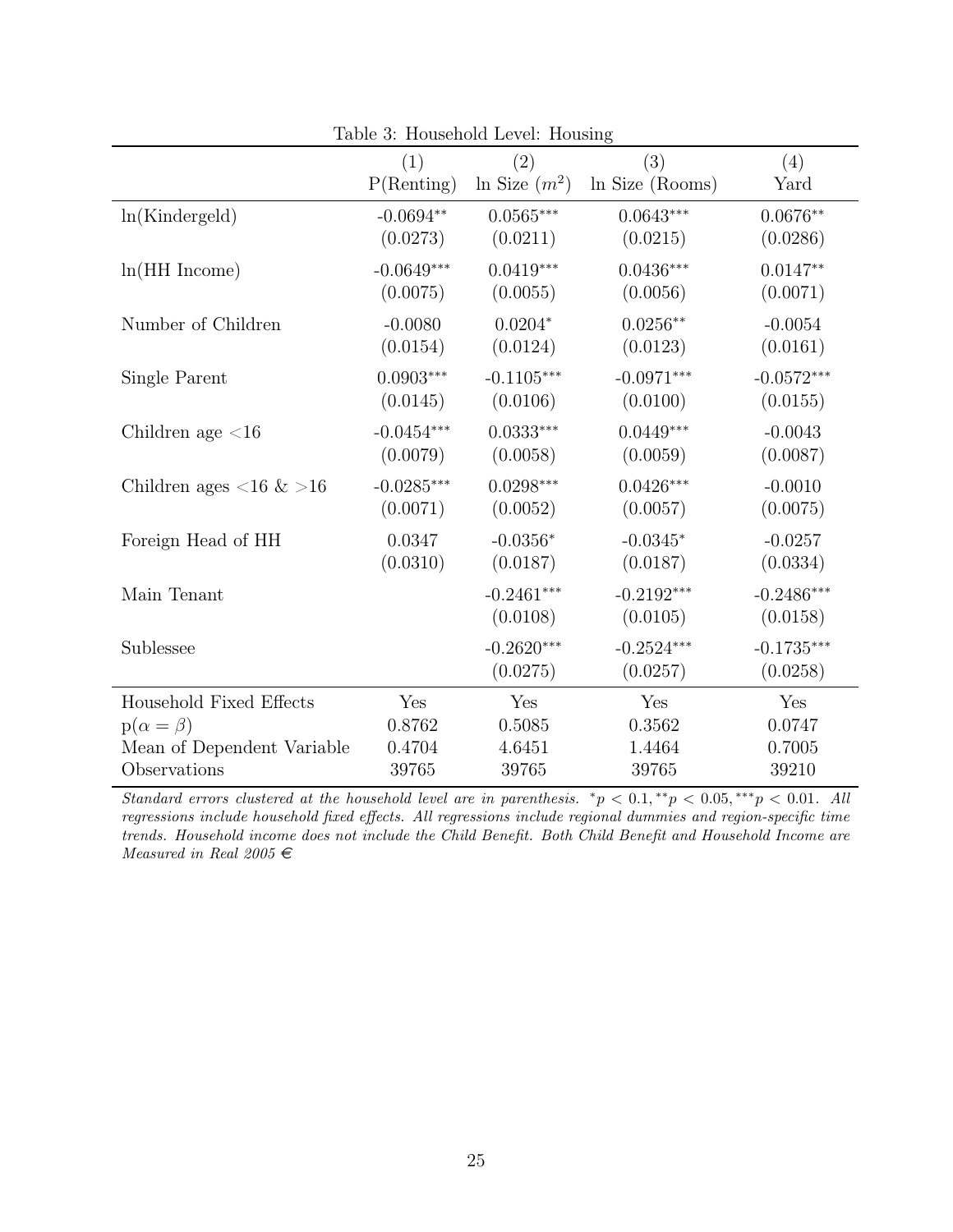|                                          | (1)               | $\left( 2\right)$ | (3)                | (4)             | (5)          |
|------------------------------------------|-------------------|-------------------|--------------------|-----------------|--------------|
|                                          | $\ln$ Rent/ $m^2$ | In Utililties     | $\ln$ Size $(m^2)$ | ln Size (Rooms) | Yard         |
| ln(Kindergeld)                           | $-0.0234$         | 0.0437            | $0.0749**$         | $0.1056***$     | 0.0375       |
|                                          | (0.0328)          | (0.0394)          | (0.0295)           | (0.0274)        | (0.0533)     |
| $ln(HH$ Income)                          | $0.0197**$        | $-0.0088$         | $0.0551***$        | $0.0517***$     | 0.0140       |
|                                          | (0.0093)          | (0.0114)          | (0.0066)           | (0.0073)        | (0.0118)     |
| Number of Children                       | 0.0068            | $-0.0266$         | 0.0177             | 0.0097          | 0.0177       |
|                                          | (0.0189)          | (0.0229)          | (0.0176)           | (0.0155)        | (0.0303)     |
| Single Parent                            | $0.0287*$         | 0.0128            | $-0.1119***$       | $-0.0948***$    | $-0.0540***$ |
|                                          | (0.0151)          | (0.0170)          | (0.0122)           | (0.0115)        | (0.0208)     |
| Children age $\langle 16$                | $-0.0210**$       | $-0.0308**$       | $0.0348***$        | $0.0424***$     | $-0.0076$    |
|                                          | (0.0101)          | (0.0143)          | (0.0077)           | (0.0078)        | (0.0156)     |
| Children ages $\langle 16 \& 16 \rangle$ | $-0.0069$         | $-0.0159$         | $0.0285***$        | $0.0407***$     | $-0.0009$    |
|                                          | (0.0103)          | (0.0134)          | (0.0075)           | (0.0078)        | (0.0158)     |
| Foreign Head of HH                       | $-0.0237$         | $-0.0646*$        | $-0.0098$          | $-0.0333$       | 0.0039       |
|                                          | (0.0244)          | (0.0346)          | (0.0200)           | (0.0214)        | (0.0431)     |
| Mean of Dependent Variable               | 1.7038            | 0.5885            | 4.4405             | 1.2606          | 0.4434       |
| Household Fixed Effects                  | Yes               | Yes               | Yes                | Yes             | Yes          |
| $p(\alpha = \beta)$                      | 0.2079            | 0.2140            | 0.5137             | 0.0592          | 0.6702       |
| Observations                             | 17864             | 17864             | 18704              | 18704           | 18326        |

Table 4: Household Level: Housing (Renters)

Standard errors clustered at the household level are in parenthesis.  ${}^*p < 0.1, {}^{**}p < 0.05, {}^{***}p < 0.01$ . All regressions include household fixed effects. All regressions include regional dummies and region-specific time trends. Household income does not include the Child Benefit. Both Child Benefit and Household Income are Measured in Real 2005  $\in$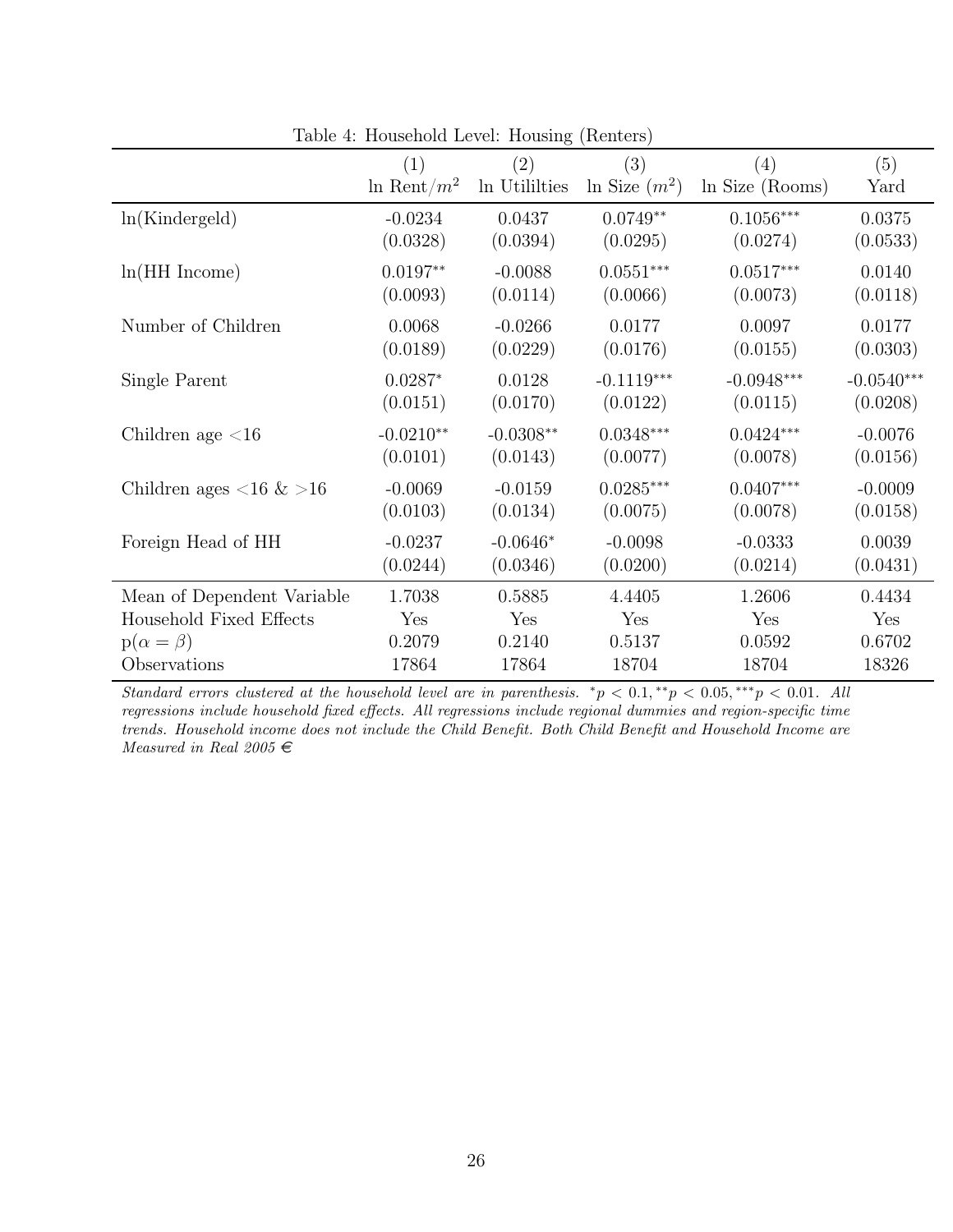|                                          | (1)                | (2)             | (3)         |
|------------------------------------------|--------------------|-----------------|-------------|
|                                          | $\ln$ Size $(m^2)$ | ln Size (Rooms) | Yard        |
| ln(Kindergeld)                           | 0.0254             | 0.0209          | $0.0342*$   |
|                                          | (0.0271)           | (0.0282)        | (0.0200)    |
| $ln(HH$ Income)                          | $0.0237***$        | $0.0271***$     | $0.0120**$  |
|                                          | (0.0077)           | (0.0074)        | (0.0058)    |
| Number of Children                       | 0.0139             | 0.0238          | $-0.0039$   |
|                                          | (0.0156)           | (0.0158)        | (0.0107)    |
| Single Parent                            | $-0.0599***$       | $-0.0387**$     | $-0.0229$   |
|                                          | (0.0166)           | (0.0154)        | (0.0154)    |
| Children age $<$ 16                      | $0.0274***$        | $0.0352***$     | $-0.0016$   |
|                                          | (0.0076)           | (0.0082)        | (0.0073)    |
| Children ages $\langle 16 \& 16 \rangle$ | $0.0263***$        | $0.0382***$     | 0.0013      |
|                                          | (0.0067)           | (0.0078)        | (0.0061)    |
| Foreign Head of HH                       | $-0.0946***$       | $-0.0731**$     | $-0.1042**$ |
|                                          | (0.0360)           | (0.0346)        | (0.0530)    |
| Mean of Dependent Variable               | 4.8267             | 1.6113          | 0.9261      |
| Household Fixed Effects                  | Yes                | Yes             | Yes         |
| $p(\alpha = \beta)$                      | 0.9540             | 0.8319          | 0.2963      |
| Observations                             | 21061              | 21061           | 20884       |

Table 5: Household Level: Housing (Owners)

 $Standard$  errors clustered at the household level are in parenthesis.  $^*p~<~0.1, ^{\ast\ast}p~<$ 0.05, \*\*\*p < 0.01. All regressions include household fixed effects. All regressions include regional dummies and region-specific time trends. Household income does not include the Child Benefit. Both Child Benefit and Household Income are Measured in Real 2005  $\in$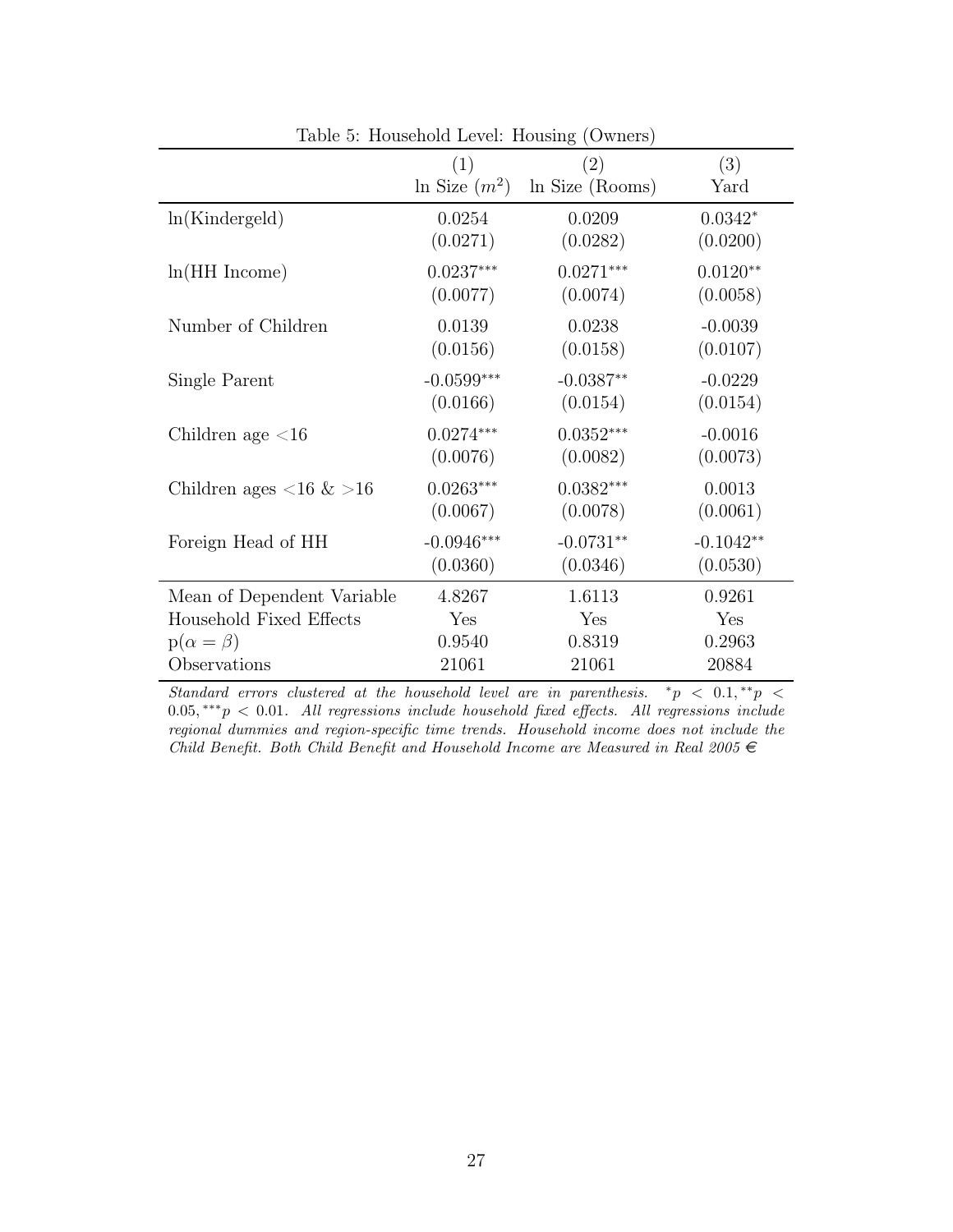| rabic 0. Household Level. Car Ownership  |                |                     |               |  |  |
|------------------------------------------|----------------|---------------------|---------------|--|--|
|                                          |                | Household has a Car |               |  |  |
|                                          | (1)            | (2)                 | (3)           |  |  |
|                                          | Entire Sammple | Low Income          | Higher Income |  |  |
| ln(Kindergeld)                           | $0.0277**$     | 0.1356              | 0.0185        |  |  |
|                                          | (0.0136)       | (0.0970)            | (0.0118)      |  |  |
| $ln(HH$ Income)                          | $0.0571***$    | $0.1144***$         | $0.0422***$   |  |  |
|                                          | (0.0064)       | (0.0195)            | (0.0063)      |  |  |
| Number of Children                       | $-0.0073$      | $-0.0245$           | $-0.0080$     |  |  |
|                                          | (0.0083)       | (0.0593)            | (0.0073)      |  |  |
| Single Parent                            | $-0.1681***$   | $-0.2007***$        | $-0.1604***$  |  |  |
|                                          | (0.0161)       | (0.0342)            | (0.0179)      |  |  |
| Children age $<$ 16                      | 0.0048         | 0.0060              | 0.0049        |  |  |
|                                          | (0.0061)       | (0.0289)            | (0.0056)      |  |  |
| Children ages $\langle 16 \& 16 \rangle$ | 0.0011         | $-0.0212$           | 0.0026        |  |  |
|                                          | (0.0054)       | (0.0318)            | (0.0051)      |  |  |
| Foreign Head of HH                       | 0.0302         | $-0.0091$           | $0.0406*$     |  |  |
|                                          | (0.0263)       | (0.1038)            | (0.0232)      |  |  |
| Mean of Dependent Variable               | 0.9129         | 0.5753              | 0.9575        |  |  |
| Household Fixed Effects                  | Yes            | Yes                 | Yes           |  |  |
| $p(\alpha = \beta)$                      | 0.0603         | 0.8353              | 0.0832        |  |  |
| Observations                             | 32734          | 3824                | 28910         |  |  |

Table 6: Household Level: Car Ownership

Standard errors clustered at the household level are in parenthesis.  $\sqrt[k]{p} < 0.1, \sqrt[k]{p} <$ 0.05, \*\*\* p < 0.01. All regressions include household fixed effects. All regressions include regional dummies and region-specific time trends. Household income does not include the Child Benefit. Both Child Benefit and Household Income are Measured in Real 2005  $\in$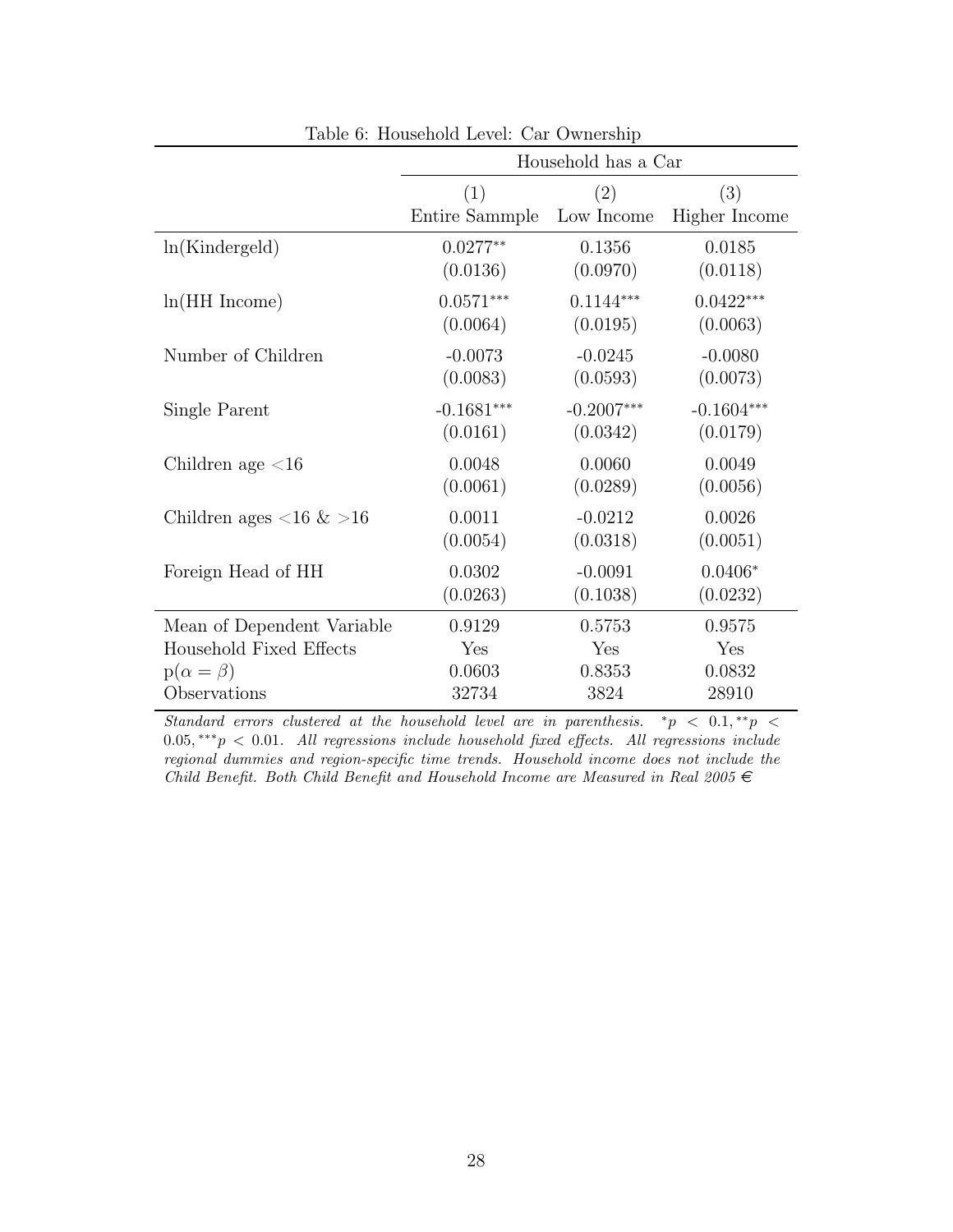|                                          | Log of Per Capital Read Food Expenditure |              |               |  |  |
|------------------------------------------|------------------------------------------|--------------|---------------|--|--|
|                                          | (1)                                      | (2)          | (3)           |  |  |
|                                          | Entire Sample                            | Low Income   | Higher Income |  |  |
| ln(Kindergeld)                           | $0.1911***$                              | $0.3938***$  | $0.1684***$   |  |  |
|                                          | (0.0314)                                 | (0.1257)     | (0.0324)      |  |  |
| $ln(HH$ Income)                          | $0.1764***$                              | $0.1837***$  | $0.1715***$   |  |  |
|                                          | (0.0139)                                 | (0.0399)     | (0.0147)      |  |  |
| Number of Children                       | 0.0171                                   | $-0.0375$    | 0.0222        |  |  |
|                                          | (0.0188)                                 | (0.0758)     | (0.0194)      |  |  |
| Single Parent                            | $-0.2253***$                             | $-0.2317***$ | $-0.2233***$  |  |  |
|                                          | (0.0219)                                 | (0.0511)     | (0.0243)      |  |  |
| Children age $<$ 16                      | 0.0207                                   | 0.0113       | $0.0277**$    |  |  |
|                                          | (0.0130)                                 | (0.0431)     | (0.0137)      |  |  |
| Children ages $\langle 16 \& 16 \rangle$ | $0.0415***$                              | 0.0409       | $0.0460***$   |  |  |
|                                          | (0.0123)                                 | (0.0478)     | (0.0127)      |  |  |
| Foreign Head of HH                       | 0.0107                                   | 0.0602       | 0.0084        |  |  |
|                                          | (0.0413)                                 | (0.1040)     | (0.0451)      |  |  |
| Mean of Dependent Variable               | 6.1551                                   | 5.7772       | 6.2023        |  |  |
| Household Fixed Effects                  | Yes                                      | Yes          | Yes           |  |  |
| $p(\alpha = \beta)$                      | 0.6829                                   | 0.1218       | 0.9352        |  |  |
| Observations                             | 19848                                    | 2206         | 17642         |  |  |

Table 7: Household Level: Monthly Per Person Food Expenditures

Standard errors clustered at the household level are in parenthesis.  $\sqrt[k]{p} < 0.1, \sqrt[k]{p} <$ 0.05, \*\*\* p < 0.01. All regressions include household fixed effects. All regressions include regional dummies and region-specific time trends. Household income does not include the Child Benefit. Both Child Benefit and Household Income are Measured in Real 2005  $\in$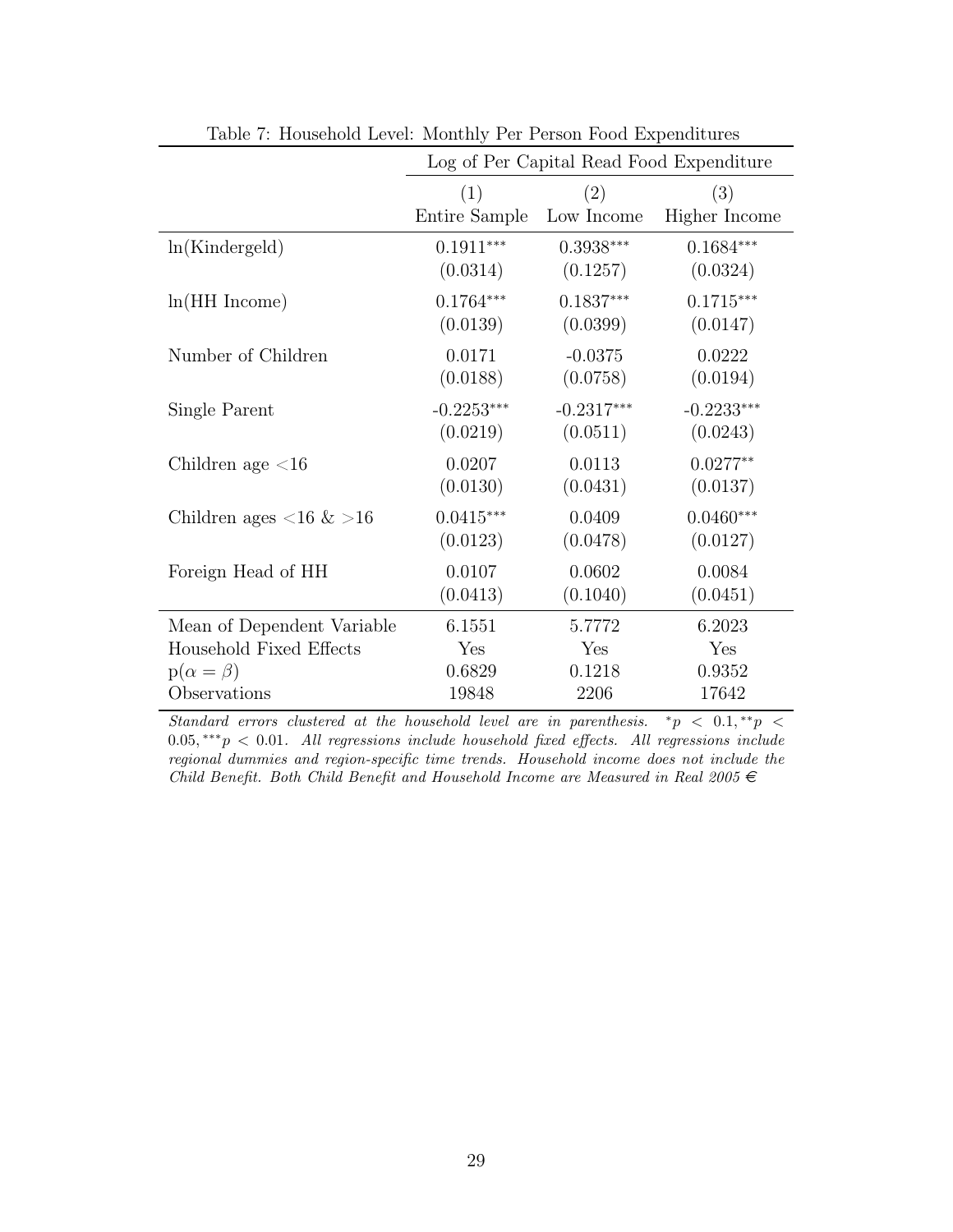| rable of murvidual Level. Smoking |               |              |             |              |  |
|-----------------------------------|---------------|--------------|-------------|--------------|--|
|                                   |               | Smoking      |             |              |  |
|                                   | (1)           | (2)          | (3)         | (4)          |  |
|                                   | Entire Sample | Males        | Females     | Immigrants   |  |
| ln(Kindergeld)                    | $0.0683***$   | $0.0826**$   | $0.0585*$   | $0.1264**$   |  |
|                                   | (0.0237)      | (0.0323)     | (0.0331)    | (0.0516)     |  |
| $ln(HH$ Income)                   | 0.0050        | 0.0074       | 0.0056      | $-0.0085$    |  |
|                                   | (0.0078)      | (0.0120)     | (0.0101)    | (0.0198)     |  |
| Number of Children                | $-0.0421***$  | $-0.0510***$ | $-0.0334*$  | $-0.0764***$ |  |
|                                   | (0.0138)      | (0.0182)     | (0.0196)    | (0.0265)     |  |
| Years of Education                | 0.0007        | 0.0019       | $-0.0005$   | 0.0008       |  |
|                                   | (0.0037)      | (0.0056)     | (0.0048)    | (0.0076)     |  |
| Age                               | $-0.0092$     | $-0.0235$    | $-0.0066$   | 0.0005       |  |
|                                   | (0.0161)      | (0.0388)     | (0.0174)    | (0.0266)     |  |
| Age Squared                       | $-0.0001*$    | 0.0000       | $-0.0001*$  | $-0.0003**$  |  |
|                                   | (0.0001)      | (0.0001)     | (0.0001)    | (0.0001)     |  |
| Single Parent                     | $0.0565***$   | $0.0603**$   | $0.0505***$ | 0.0691       |  |
|                                   | (0.0145)      | (0.0307)     | (0.0160)    | (0.0497)     |  |
| Children ages <16 $\&$ >16        | 0.0035        | $-0.0072$    | 0.0115      | 0.0058       |  |
|                                   | (0.0064)      | (0.0100)     | (0.0081)    | (0.0180)     |  |
| Children age $>16$                | 0.0027        | $-0.0021$    | 0.0016      | 0.0267       |  |
|                                   | (0.0081)      | (0.0128)     | (0.0103)    | (0.0210)     |  |
| Mean of Dependent Variable        | 0.3771        | 0.4128       | 0.3443      | 0.4090       |  |
| Individual Fixed Effects          | Yes           | Yes          | Yes         | Yes          |  |
| $p(\alpha = \beta)$               | 0.0115        | 0.0311       | 0.1284      | 0.0124       |  |
| Observations                      | 33310         | 15951        | 17359       | 5328         |  |

Table 8: Individual Level: Smoking

Standard errors clustered at the individual level are in parenthesis.  ${}^*p < 0.1, {}^{**}p < 0.05, {}^{***}p < 0.01$ . Only individuals 25 years or older are included. All regressions include Individual fixed effects. All regressions include regional dummies and region-specific time trends. Household income does not include the Child Benefit. Both Child Benefit and Household Income are Measured in Real 2005  $\in$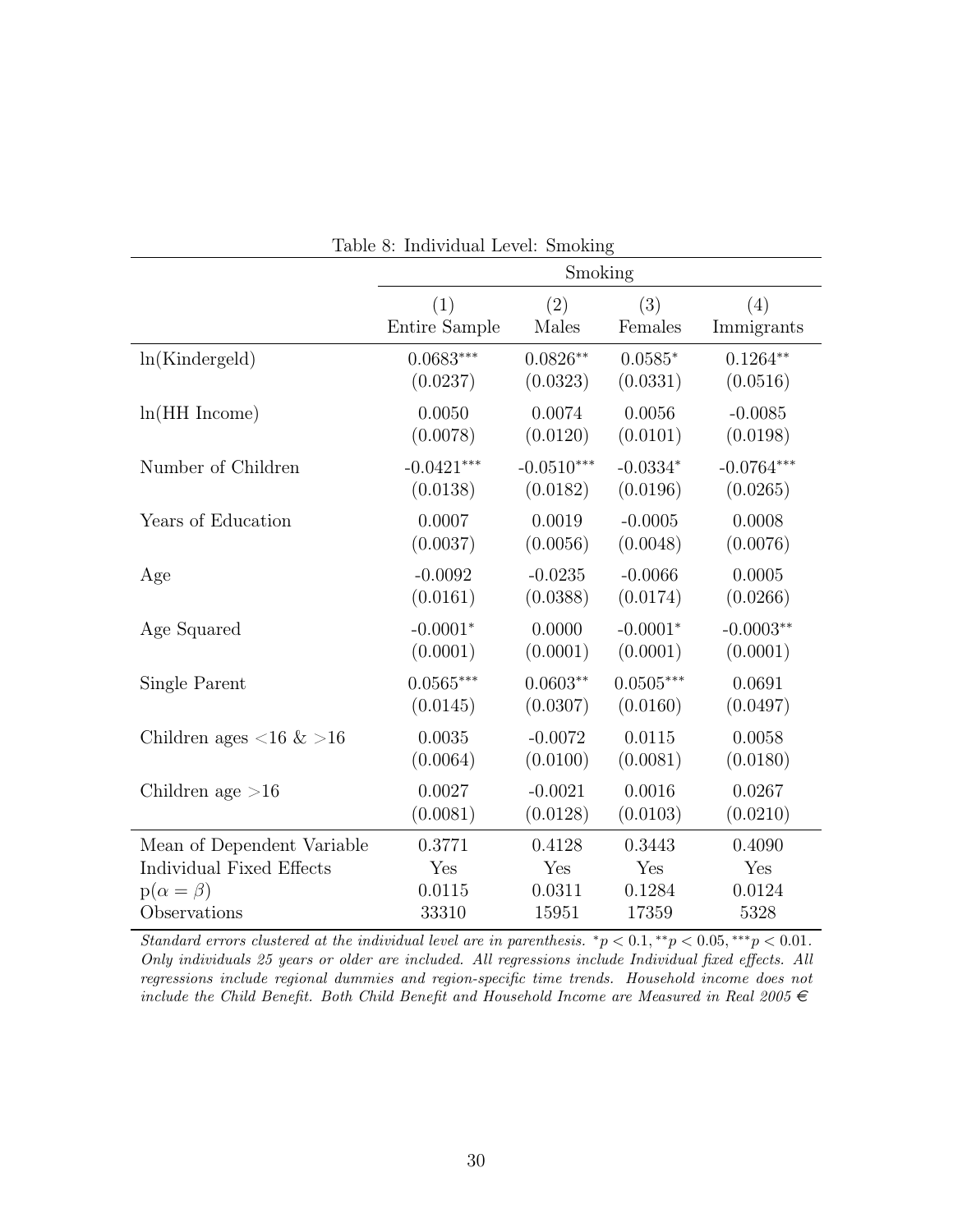|                                          | Average Number of Cigarettes per Day |             |             |            |  |  |
|------------------------------------------|--------------------------------------|-------------|-------------|------------|--|--|
|                                          | (1)                                  | (2)         | (3)         | (4)        |  |  |
|                                          | Entire Sample                        | Males       | Females     | Immigrants |  |  |
| ln(Kindergeld)                           | $-1.0817$                            | $-0.4229$   | $-2.0006$   | $-3.9016$  |  |  |
|                                          | (1.7604)                             | (2.8756)    | (1.8407)    | (3.0050)   |  |  |
| $ln(HH$ Income)                          | 0.0940                               | 0.0943      | 0.0709      | 0.6664     |  |  |
|                                          | (0.3178)                             | (0.5807)    | (0.3655)    | (0.8831)   |  |  |
| Number of Children                       | 0.6608                               | 0.3152      | 1.2881      | $2.5761*$  |  |  |
|                                          | (1.0707)                             | (1.7435)    | (1.1166)    | (1.4349)   |  |  |
| Years of Education                       | $-0.1632$                            | $-0.0669$   | $-0.2609$   | $-0.2539$  |  |  |
|                                          | (0.2531)                             | (0.3517)    | (0.3199)    | (1.9551)   |  |  |
| Age                                      | $-0.1839$                            | $4.0624***$ | $-0.5223$   | $-0.5991$  |  |  |
|                                          | (0.6669)                             | (0.3883)    | (0.5840)    | (0.6408)   |  |  |
| Age Squared                              | $-0.0042*$                           | $-0.0038$   | $-0.0028$   | 0.0011     |  |  |
|                                          | (0.0023)                             | (0.0033)    | (0.0033)    | (0.0058)   |  |  |
| Single Parent                            | $1.8591***$                          | $3.1532**$  | $1.4700***$ | 1.6725     |  |  |
|                                          | (0.4658)                             | (1.5030)    | (0.4788)    | (1.1423)   |  |  |
| Children ages $\langle 16 \& 16 \rangle$ | 0.1871                               | 0.1649      | 0.1270      | 0.4621     |  |  |
|                                          | (0.2560)                             | (0.4268)    | (0.3001)    | (0.6873)   |  |  |
| Children age $>16$                       | 0.1341                               | $-0.4303$   | 0.4142      | $-1.2177$  |  |  |
|                                          | (0.3179)                             | (0.5291)    | (0.3969)    | (0.9416)   |  |  |
| Mean of Dependent Variable               | 16.2824                              | 18.1899     | 14.3862     | 17.0867    |  |  |
| Individual Fixed Effects                 | Yes                                  | Yes         | Yes         | Yes        |  |  |
| $p(\alpha = \beta)$                      | 0.5112                               | 0.8613      | 0.2633      | 0.1362     |  |  |
| Observations                             | 8102                                 | 4039        | 4063        | 1350       |  |  |

Table 9: Individual Level: Average Daily Number of Cigarettes Smoked

Standard errors clustered at the individual level are in parenthesis.  ${}^*p < 0.1, {}^{**}p < 0.05, {}^{***}p < 0.01$ . Only individuals 25 years or older are included. All regressions include Individual fixed effects. All regressions include regional dummies and region-specific time trends. Household income does not include the Child Benefit. Both Child Benefit and Household Income are Measured in Real 2005  $\in$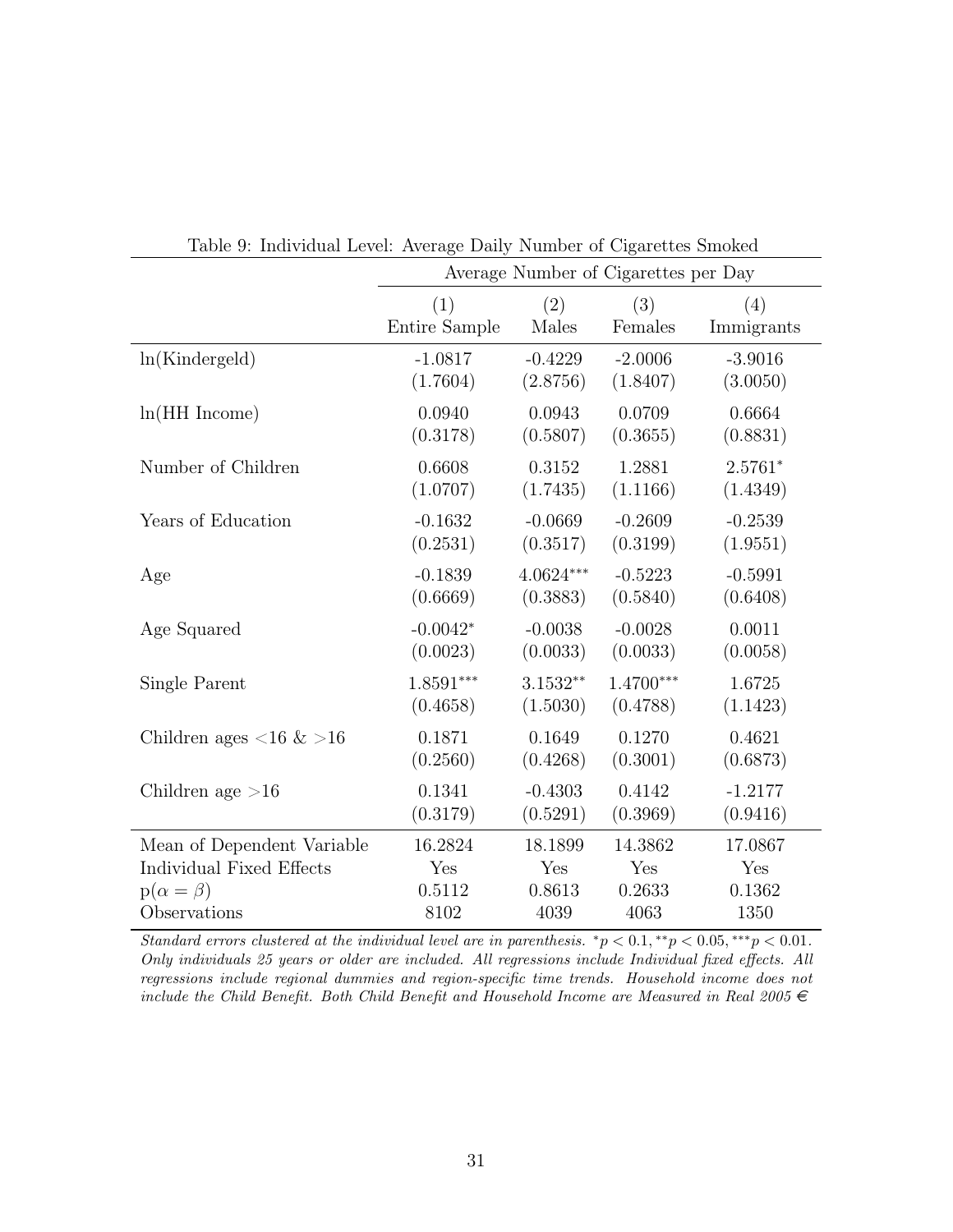|                                 | Lable IV. Individual Level. Shiloking |            |            |              |              |              |
|---------------------------------|---------------------------------------|------------|------------|--------------|--------------|--------------|
|                                 | Smoking                               |            |            |              |              |              |
|                                 | Low Income                            |            |            |              | Higer Income |              |
|                                 | (1)                                   | (2)        | (3)        | (4)          | (5)          | (6)          |
|                                 | All                                   | Males      | Females    | All          | Males        | Females      |
| ln(Kindergeld)                  | $-0.0198$                             | 0.2022     | $-0.0486$  | $0.0903***$  | $0.0903***$  | $0.0908***$  |
|                                 | (0.0961)                              | (0.1802)   | (0.0964)   | (0.0241)     | (0.0344)     | (0.0333)     |
| $ln(HH$ Income)                 | $-0.0203$                             | $-0.0307$  | $-0.0135$  | 0.0140       | 0.0244       | 0.0062       |
|                                 | (0.0293)                              | (0.0559)   | (0.0343)   | (0.0100)     | (0.0149)     | (0.0132)     |
| Number of Children              | 0.0246                                | $-0.1196$  | 0.0473     | $-0.0567***$ | $-0.0567***$ | $-0.0545***$ |
|                                 | (0.0558)                              | (0.0984)   | (0.0529)   | (0.0142)     | (0.0200)     | (0.0197)     |
| Years of Education              | $0.0291**$                            | $0.0654**$ | 0.0138     | $-0.0005$    | 0.0031       | $-0.0040$    |
|                                 | (0.0136)                              | (0.0294)   | (0.0144)   | (0.0041)     | (0.0060)     | (0.0054)     |
| Age                             | $-0.0349$                             | $-0.0239$  | $-0.0538$  | 0.0060       | $-0.0330$    | $0.0134*$    |
|                                 | (0.0260)                              | (0.0220)   | (0.0396)   | (0.0131)     | (0.0659)     | (0.0077)     |
| Age Squared                     | $-0.0000$                             | 0.0001     | $-0.0001$  | $-0.0001*$   | 0.0000       | $-0.0001*$   |
|                                 | (0.0001)                              | (0.0003)   | (0.0002)   | (0.0001)     | (0.0001)     | (0.0001)     |
| Single Parent                   | $0.0760**$                            | 0.0323     | $0.0806**$ | $0.0674***$  | $0.0879**$   | $0.0531**$   |
|                                 | (0.0338)                              | (0.0386)   | (0.0369)   | (0.0209)     | (0.0423)     | (0.0239)     |
| Children ages <16 $\&$ >16      | $0.0521**$                            | $0.1061*$  | 0.0295     | $-0.0017$    | $-0.0138$    | 0.0083       |
|                                 | (0.0257)                              | (0.0585)   | (0.0273)   | (0.0068)     | (0.0104)     | (0.0088)     |
| Children age $>16$              | 0.0240                                | 0.0790     | 0.0028     | $-0.0027$    | $-0.0097$    | $-0.0013$    |
|                                 | (0.0280)                              | (0.0611)   | (0.0310)   | (0.0088)     | (0.0136)     | (0.0112)     |
| Mean of Dependent Vari-<br>able | 0.5363                                | 0.5695     | 0.5195     | 0.3564       | 0.3991       | 0.3143       |
| Individual Fixed Effects        | Yes                                   | Yes        | Yes        | Yes          | Yes          | Yes          |
| $p(\alpha = \beta)$             | 0.9956                                | 0.2551     | 0.7266     | 0.0039       | 0.0794       | 0.0215       |
| Observations                    | 3830                                  | 1287       | 2543       | 29480        | 14664        | 14816        |

| Table 10: Individual Level: Smoking |
|-------------------------------------|
|-------------------------------------|

Standard errors clustered at the individual level are in parenthesis.  ${}^*p < 0.1, {}^{**}p < 0.05, {}^{***}p < 0.01$ . Only individuals 25 years or older are included. All regressions include Individual fixed effects. All regressions include regional dummies and region-specific time trends. Household income does not include the Child Benefit. Both Child Benefit and Household Income are Measured in Real 2005  $\in$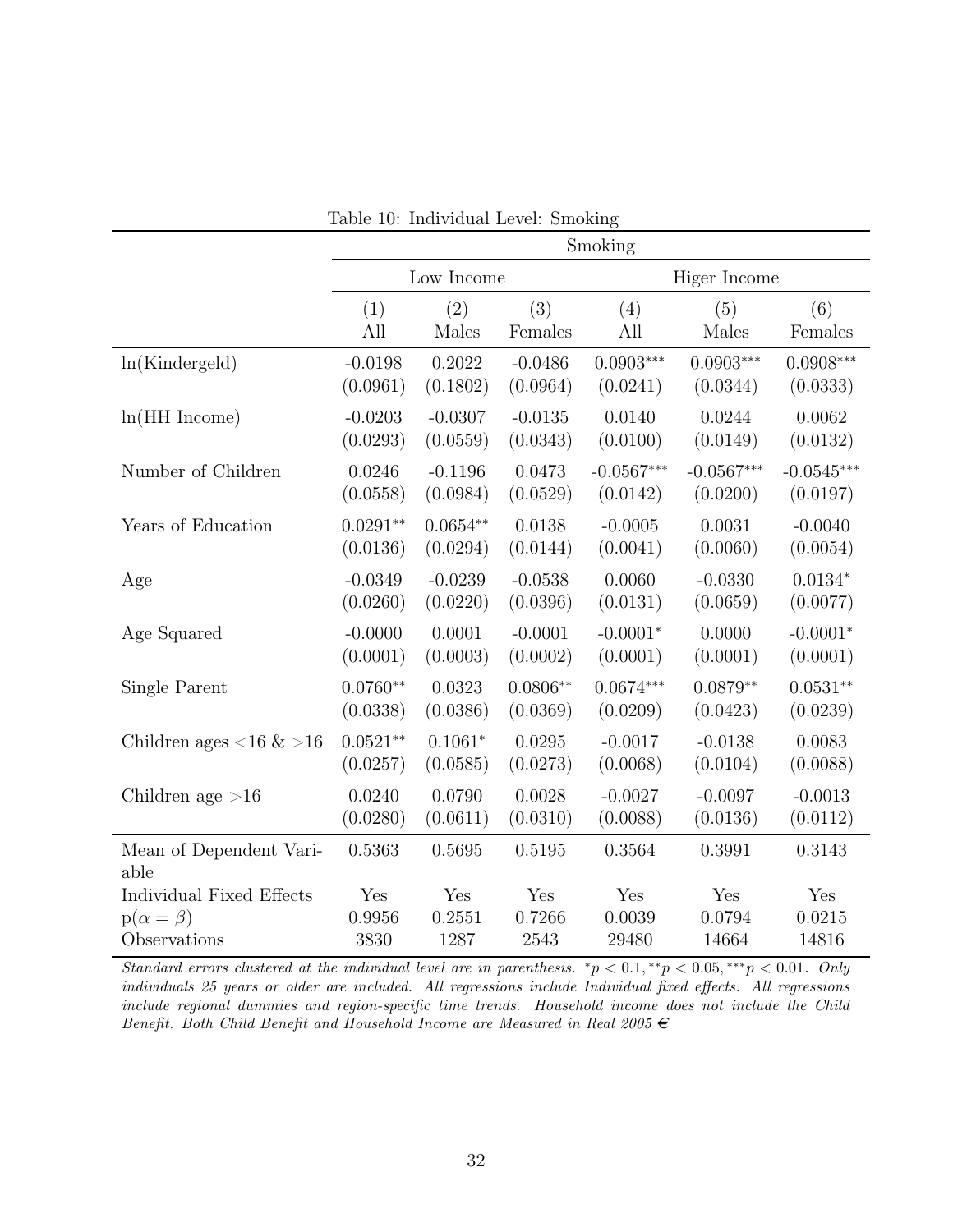|                                          | Lable II. Individual Level. Diffining Alcohol<br>Regularly Drinks Alcohol |           |            |  |  |  |
|------------------------------------------|---------------------------------------------------------------------------|-----------|------------|--|--|--|
|                                          |                                                                           |           |            |  |  |  |
|                                          | (1)                                                                       | (2)       | (3)        |  |  |  |
|                                          | Entire Sample                                                             | Males     | Females    |  |  |  |
| ln(Kindergeld)                           | $-0.0145$                                                                 | $-0.0977$ | 0.0649     |  |  |  |
|                                          | (0.0815)                                                                  | (0.1314)  | (0.0962)   |  |  |  |
| $ln(HH$ Income)                          | 0.0251                                                                    | 0.0092    | $0.0359**$ |  |  |  |
|                                          | (0.0178)                                                                  | (0.0356)  | (0.0178)   |  |  |  |
| Number of Children                       | 0.0068                                                                    | 0.0599    | $-0.0436$  |  |  |  |
|                                          | (0.0482)                                                                  | (0.0764)  | (0.0585)   |  |  |  |
| Years of Education                       | $-0.0057$                                                                 | $-0.0324$ | 0.0227     |  |  |  |
|                                          | (0.0182)                                                                  | (0.0303)  | (0.0200)   |  |  |  |
| Age                                      | 0.0053                                                                    | 0.0202    | 0.0060     |  |  |  |
|                                          | (0.0139)                                                                  | (0.0268)  | (0.0153)   |  |  |  |
| Age Squared                              | $-0.0000$                                                                 | $-0.0001$ | 0.0000     |  |  |  |
|                                          | (0.0002)                                                                  | (0.0003)  | (0.0002)   |  |  |  |
| Single Parent                            | 0.0155                                                                    | 0.1148    | 0.0131     |  |  |  |
|                                          | (0.0308)                                                                  | (0.1147)  | (0.0314)   |  |  |  |
| Children ages $\langle 16 \& 16 \rangle$ | $-0.0277*$                                                                | $-0.0341$ | $-0.0210$  |  |  |  |
|                                          | (0.0151)                                                                  | (0.0253)  | (0.0178)   |  |  |  |
| Children age $>16$                       | $-0.0154$                                                                 | $-0.0170$ | $-0.0123$  |  |  |  |
|                                          | (0.0209)                                                                  | (0.0369)  | (0.0232)   |  |  |  |
| Mean of Dependent Variable               | 0.1643                                                                    | 0.2600    | 0.0810     |  |  |  |
| Individual Fixed Effects                 | Yes                                                                       | Yes       | Yes        |  |  |  |
| $p(\alpha = \beta)$                      | 0.6307                                                                    | 0.4294    | 0.7623     |  |  |  |
| Observations                             | 11489                                                                     | 5350      | 6139       |  |  |  |

Table 11: Individual Level: Drinking Alcohol

Standard errors clustered at the individual level are in parenthesis.  ${}^*p < 0.1, {}^*{}^*p <$  $0.05,***p<0.01.$  Only individuals 25 years or older are included. All regressions include Individual fixed effects. All regressions include regional dummies and regionspecific time trends. Household income does not include the Child Benefit. Both Child Benefit and Household Income are Measured in Real 2005  $\in$